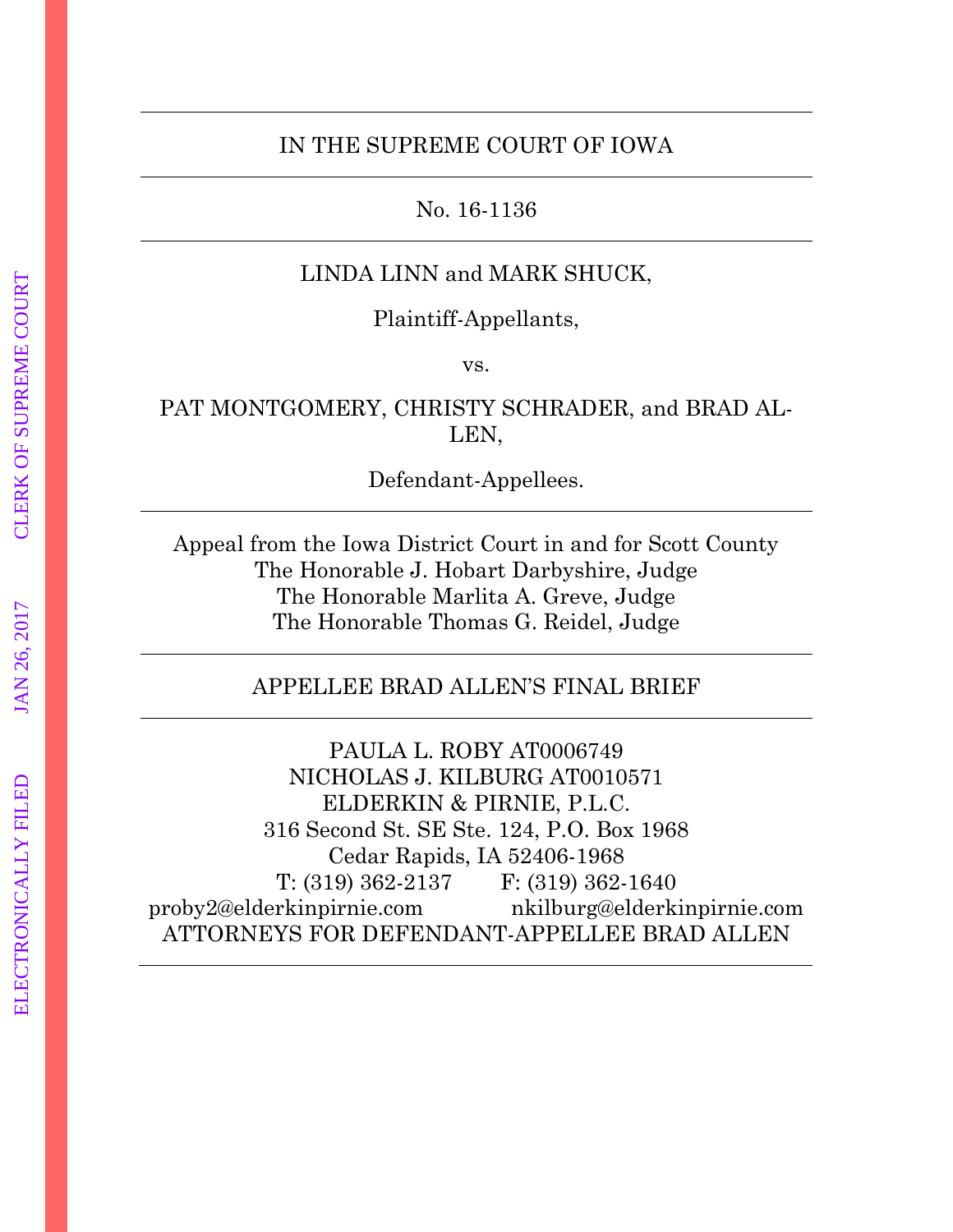# **TABLE OF CONTENTS**

| I. The trial court properly directed a verdict in Allen's favor, and<br>Plaintiffs have waived any assignment of error against Allen by<br>failing to raise any such alleged error in their initial Brief 9 |
|-------------------------------------------------------------------------------------------------------------------------------------------------------------------------------------------------------------|
| a. Plaintiffs have waived any claim of error regarding the<br>directed verdict in Allen's favor because they failed to<br>preserve error and failed to properly bring the issue before                      |
|                                                                                                                                                                                                             |
|                                                                                                                                                                                                             |
| The trial court properly directed a verdict in favor of Allen<br>i.                                                                                                                                         |
| ii. The trial court properly directed a verdict in favor of Allen                                                                                                                                           |
| iii. The trial court properly directed a verdict in favor of Allen                                                                                                                                          |
| iv. The trial court properly directed a verdict in favor of Allen<br>on Plaintiffs' concerted action claim 25                                                                                               |
| v. The trial court properly directed a verdict in favor of Allen                                                                                                                                            |
|                                                                                                                                                                                                             |
|                                                                                                                                                                                                             |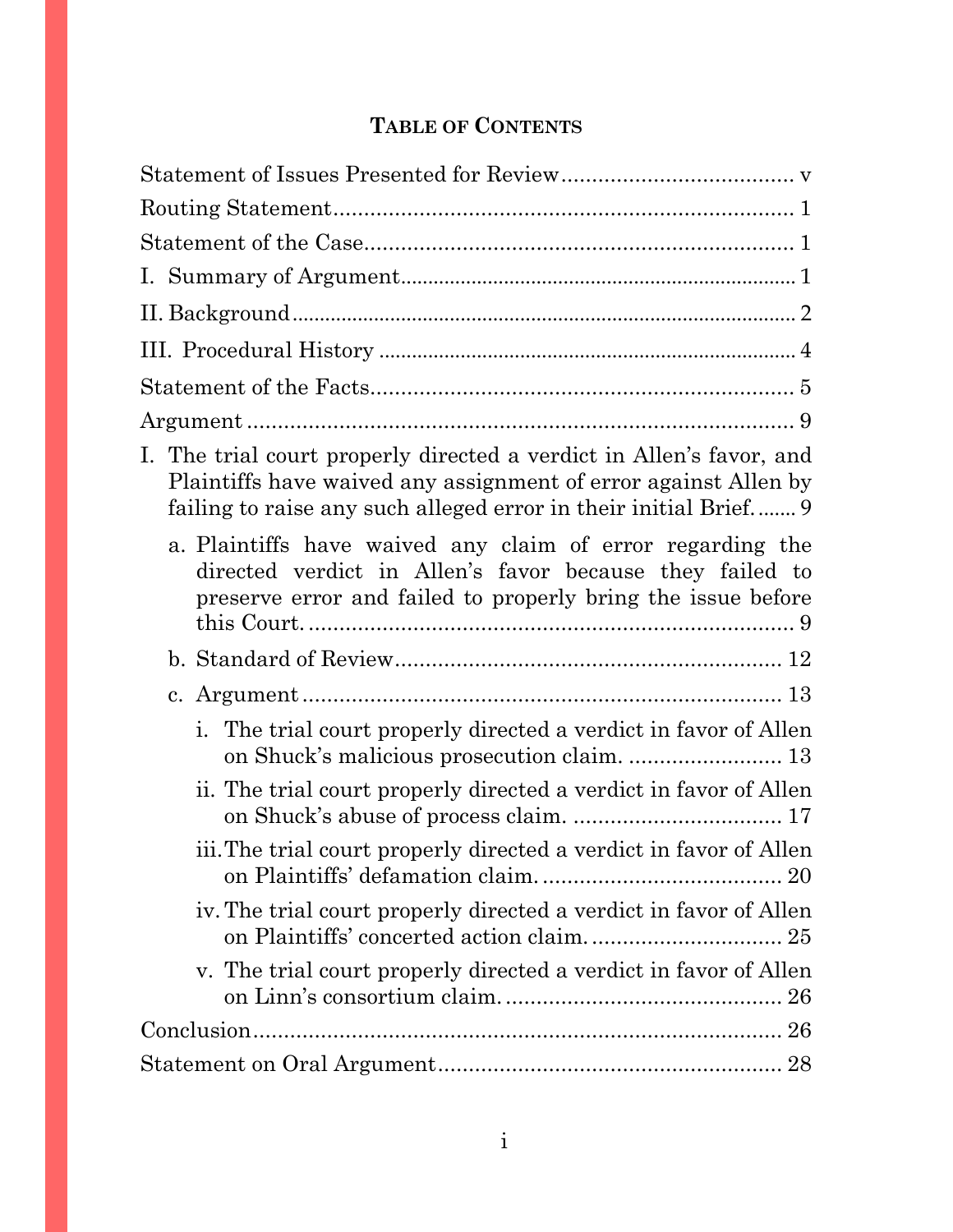| Certificate of Compliance With Type-Volume Limitation, Typeface |
|-----------------------------------------------------------------|
|                                                                 |
|                                                                 |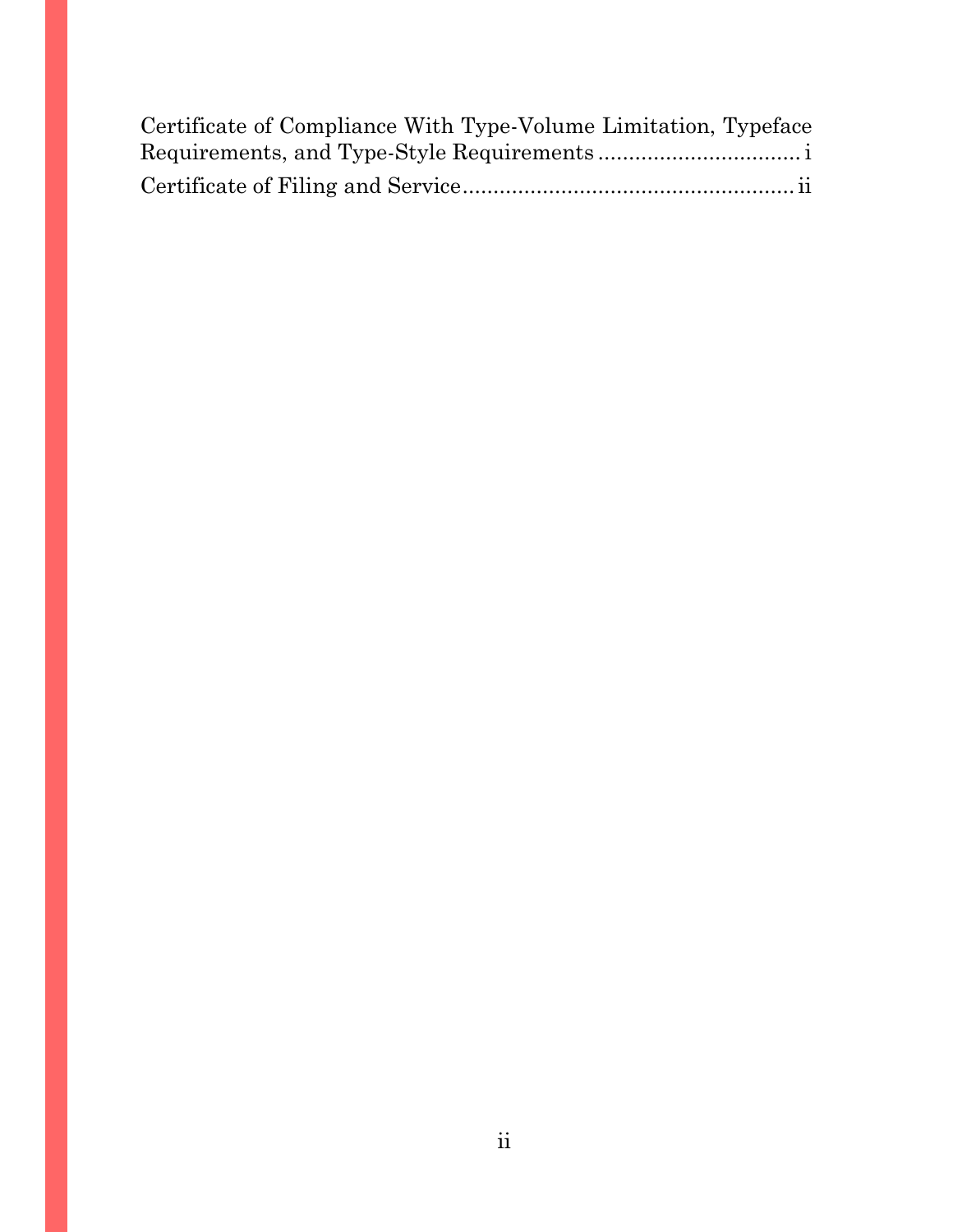# **TABLE OF AUTHORITIES**

| <u>Cases</u>                                                                                                       |
|--------------------------------------------------------------------------------------------------------------------|
| Am. Sec. Benevolent Ass'n, Inc. v. Dist. Court, 147 N.W.2d 55 (Iowa                                                |
| <i>Ames v. Bd. of Supervisors, 12 N.W.2d 567 (Iowa 1944)  12</i>                                                   |
|                                                                                                                    |
| Employers Mut. Cas. Co. v. Cedar Rapids Television Co., 552                                                        |
| Ezzone v. Riccardi, 525 N.W.2d 388 (Iowa 1994), as amended on                                                      |
| Fuller v. Local Union No. 106 of United Bhd. of Carpenters &<br>Joiners of Am., 567 N.W.2d 419 (Iowa 1997)  18, 19 |
| Gehrke, Inc. v. Steeple Chase Farms, LLC, No. 15-0601, 2016 WL                                                     |
| Godar v. Edwards, 588 N.W.2d 701 (Iowa 1999) 12, 13                                                                |
| Grell v. Poulsen, 389 N.W.2d 661 (Iowa 1986) 19                                                                    |
| Hovey v. Iowa State Daily Publication Bd., Inc., 372 N.W.2d 253<br>21                                              |
|                                                                                                                    |
| Johnson v. Dodgen, 451 N.W.2d 168 (Iowa 1990) 13                                                                   |
| Lindaman v. Bode, 478 N.W.2d 312 (Iowa App.1991) 18                                                                |
| <i>Lukecart v. Swift &amp; Co.</i> , 130 N.W.2d 716 (Iowa 1964)  11, 14, 15                                        |
| Palmer v. Tandem Mgmt. Servs., Inc., 505 N.W.2d 813 (Iowa 1993)                                                    |
|                                                                                                                    |
| Royce v. Hoening, 423 N.W.2d 198 (Iowa 1988) 14                                                                    |
| Schlegel v. The Ottumwa Courier, 585 N.W.2d 217 (Iowa 1998) 20                                                     |
|                                                                                                                    |
| Stover v. Lakeland Square Owners Ass'n, 434 N.W.2d 866 (Iowa                                                       |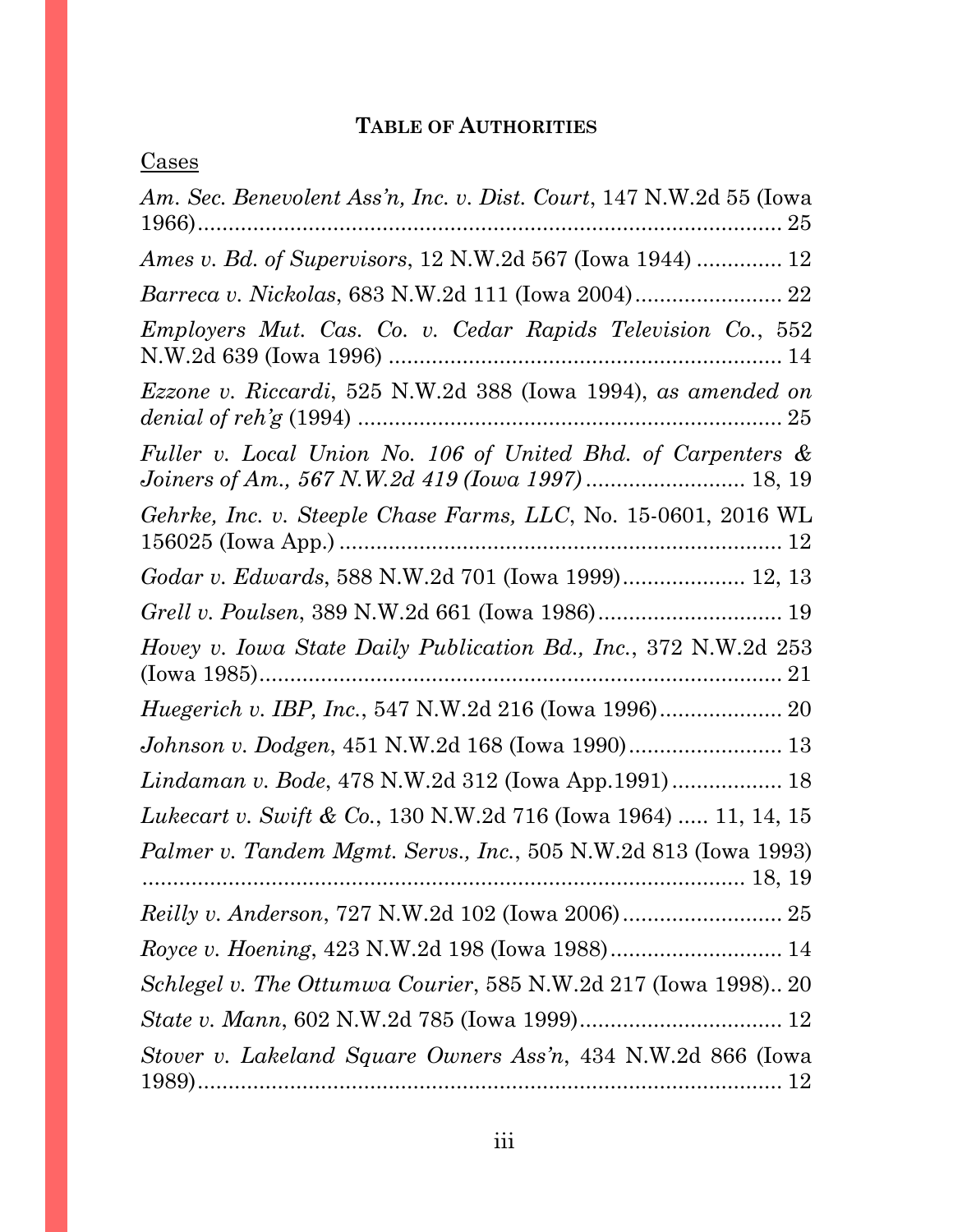<span id="page-4-0"></span>

| Sun Valley Iowa Lake Ass'n v. Anderson, 551 N.W.2d 621 (Iowa        |
|---------------------------------------------------------------------|
| Theisen v. Covenant Med. Ctr., Inc., 636 N.W.2d 74 (Iowa 2001) 22   |
|                                                                     |
| Wilson v. Hayes, 464 N.W.2d 250 (Iowa 1990) 18, 19                  |
| <i>Winckel v. Von Maur, Inc., 652 N.W.2d 453 (Iowa 2002)  22</i>    |
| <i>Yates v. Iowa W. Racing Ass'n, 721 N.W.2d 762 (Iowa 2006) 20</i> |
|                                                                     |
| Other Authorities                                                   |
|                                                                     |
|                                                                     |
|                                                                     |
| Rules                                                               |
|                                                                     |
|                                                                     |
| Treatises                                                           |
| W. Prosser and W. Keeton, Prosser and Keeton on The Law of Torts    |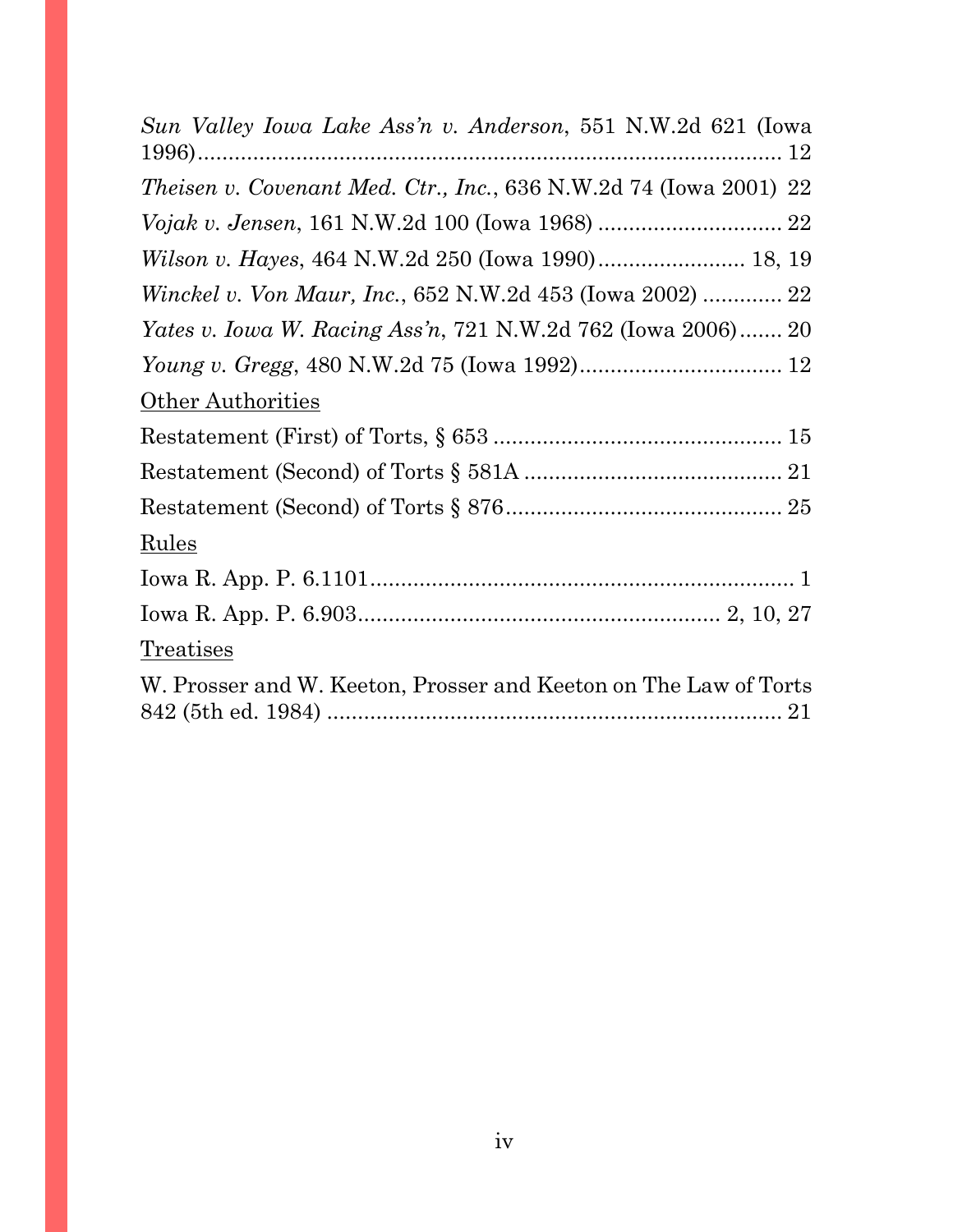### **STATEMENT OF ISSUES PRESENTED FOR REVIEW**

I. The trial court properly directed a verdict in Allen's favor, and Plaintiffs have waived any assignment of error against Allen on appeal by failing to raise any such alleged error in their initial Brief.

Authorities

Iowa R. App. P. 6.903

*Barreca v. Nickolas*, 683 N.W.2d 111 (Iowa 2004)

*Fuller v. Local Union No. 106 of United Bhd. of Carpenters & Joiners of Am.*, 567 N.W.2d 419 (Iowa 1997)

*Lukecart v. Swift & Co.*, 130 N.W.2d 716 (Iowa 1964)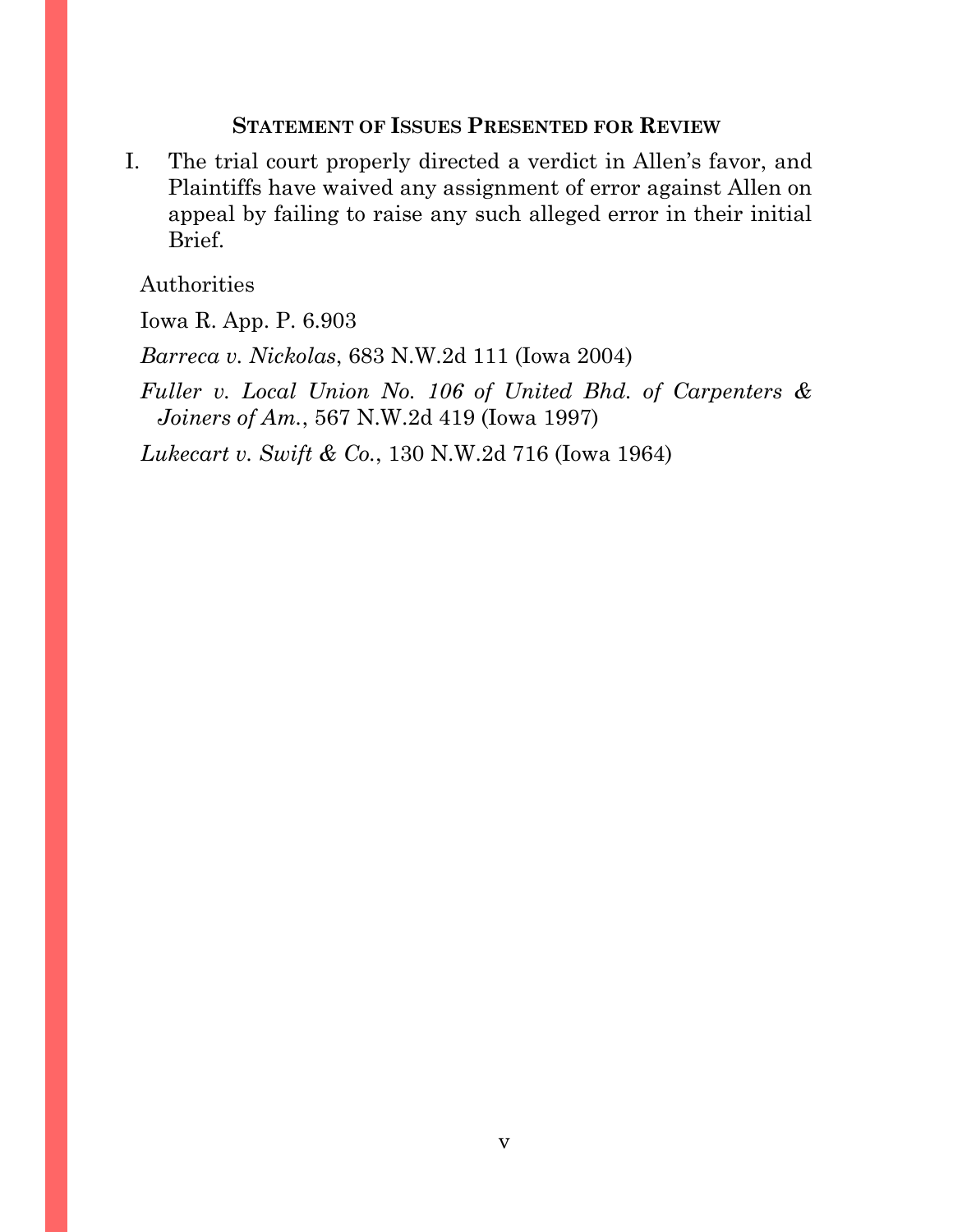## **ROUTING STATEMENT**

<span id="page-6-0"></span>This case is appropriate for resolution by the Iowa Court of Appeals because it involves the application of established law to a particular set of facts. *See* Iowa R. App. P. 6.1101(3)(a).

#### **STATEMENT OF THE CASE**

#### <span id="page-6-2"></span><span id="page-6-1"></span>**I. Summary of Argument**

After an almost weeklong trial, the trial court, the Honorable Thomas G. Reidel, directed a verdict in favor of Defendant-Appellee Brad Allen. The trial court was correct in directing a verdict in Allen's favor: the evidence Plaintiffs presented at trial could not have supported a verdict against him. Plaintiffs' remaining claims against Allen's co-Defendants went to the jury, which found in favor of Schrader and Montgomery in a verdict was supported by more than sufficient evidence.

Allen sits in a different position in this appeal than his co-Defendants (and co-Appellees), Christy Schrader and Pat Montgomery, who both obtained partial summary judgment before trial removing portions of Plaintiffs' claims against them.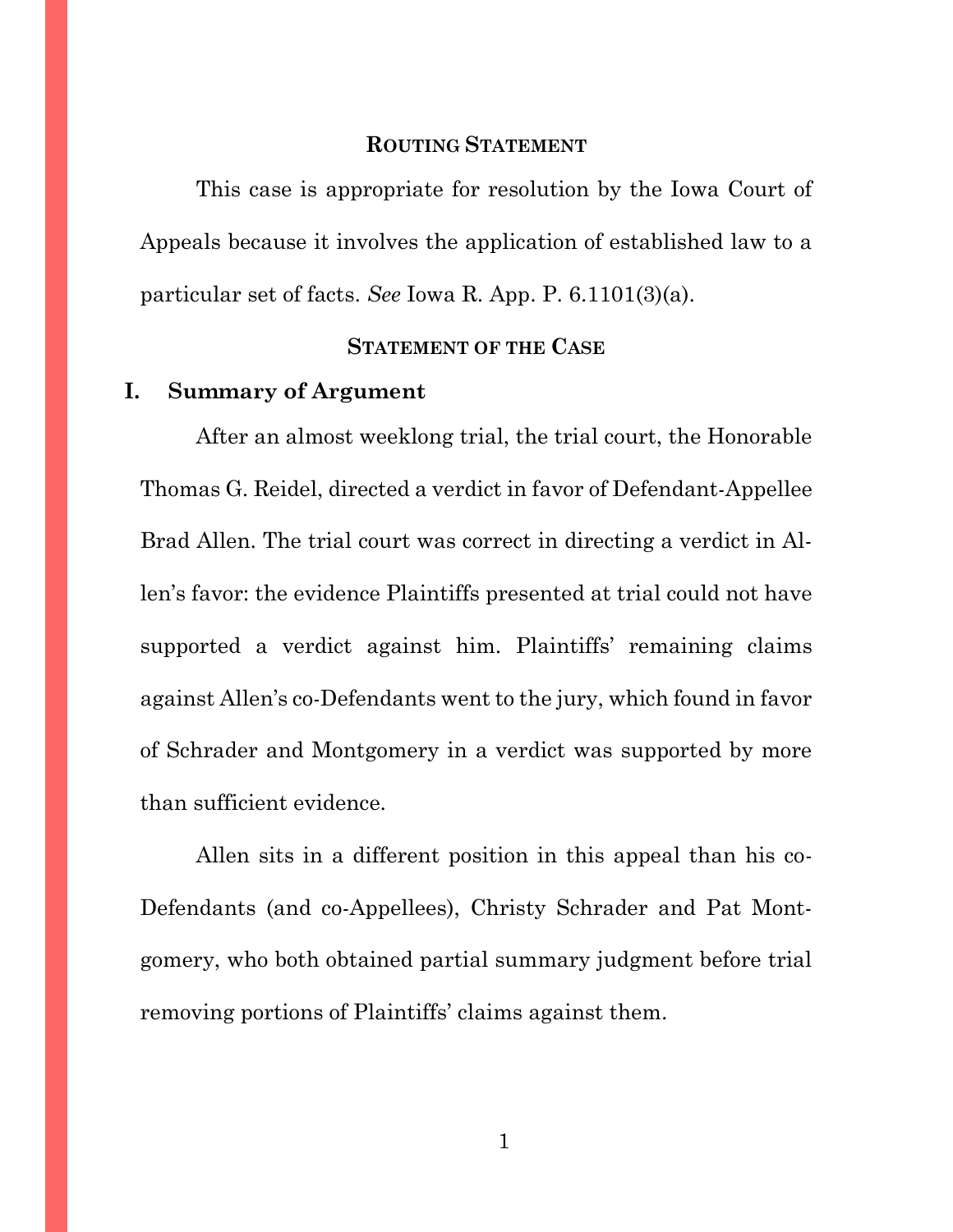First, because Plaintiffs' Proof Brief did not include a separate, numbered argument directed against the trial court's grant of a directed verdict in Allen's favor, they have waived any argument against the directed verdict under Iowa Rule of Appellate Procedure  $6.903(2)(g)$ .

Second, because a directed verdict was entered in Allen's favor, rather than a ruling on a motion for partial summary judgment, Allen reviews the evidence (and lack thereof) supporting the grant of the directed verdict on each of the Plaintiffs' claims. This directed verdict was proper, as Plaintiffs did not provide sufficient evidence for a jury to find liability on the part of Allen. Instead, the evidence at trial showed Allen's connection to the "examination team" was almost nonexistent, and the link to Shuck's prosecution and Plaintiffs' resulting damages so tenuous as to be non-existent.

## <span id="page-7-0"></span>**II. Background**

Mark Shuck ("Shuck") and Linda Linn ("Linn") were residents of Partridge Villa Building X ("Building X"), a condominium building managed by Partridge Villa Townhomes Association, Inc. III

2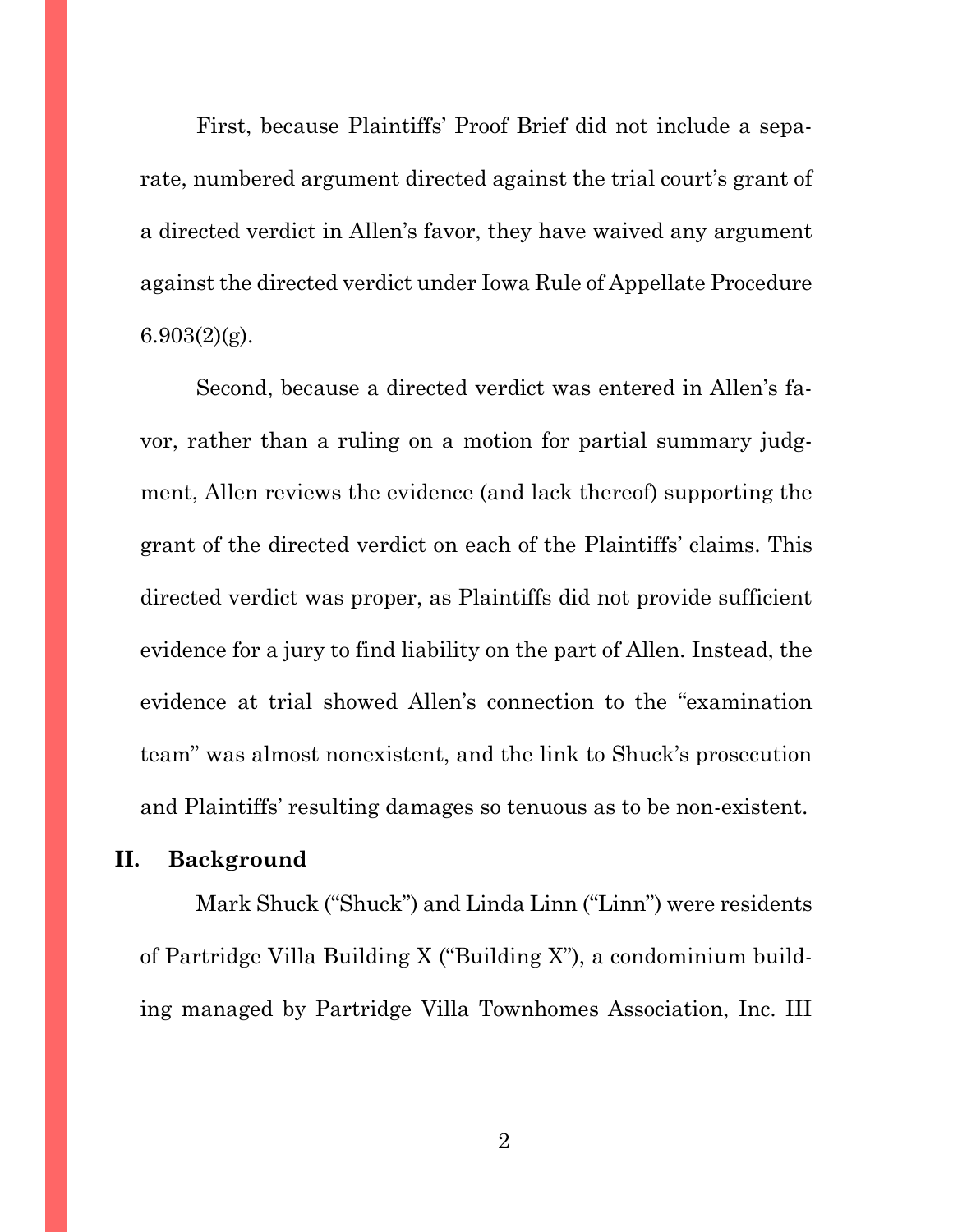("PVTA") in Bettendorf, Iowa. At some point in 1997, a second waterline was put in behind their condominium, with a separate meter charged to PVTA. Shuck served as PVTA president from 2004 to 2008, during which time he set up contracts for his personal business to do work on Building X, including cleaning the gutters.

Montgomery and Schrader owned respective units in Building X for a time, while Allen served as the accountant for PVTA. Schrader took over as PVTA president at a time after Shuck had resigned, while Montgomery took over as treasurer in 2012. After Montgomery joined the PVTA leadership, the board noticed irregularities in the expenditure of PVTA funds during Shuck's tenure.

An "examination team" comprising Schrader, Montgomery, and Ellen Frey ("Frey") was assembled to review documentation of PVTA funds during that time. The examination team assembled a written report that Montgomery discussed with the Scott County Attorney's office, and then turned over to the Bettendorf Police Department.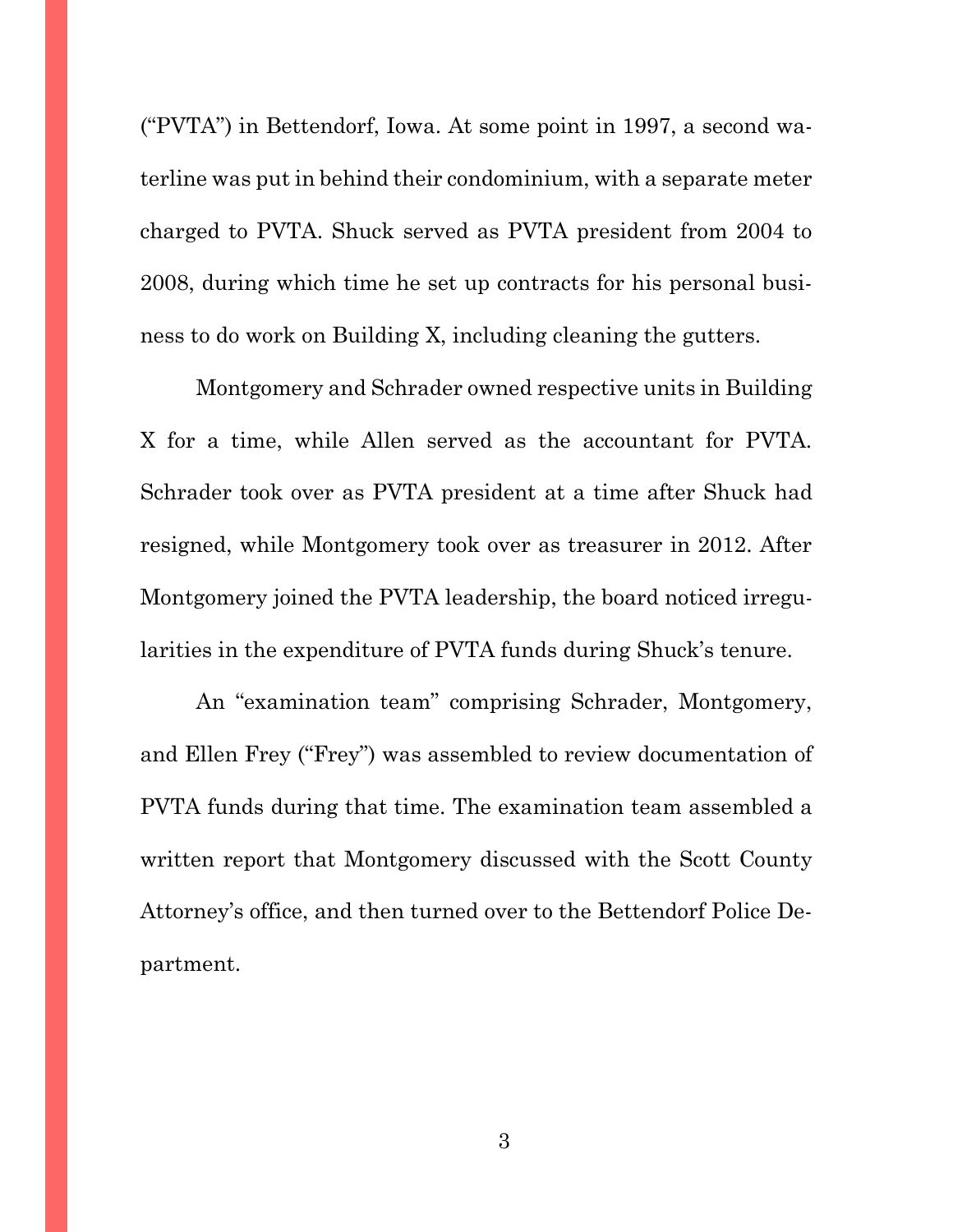Plaintiffs assert Allen provided support for the examination team, but notably, it was undisputed Allen had never spoken with Montgomery until after the current case was filed.

After learning the issues raised in their examination were incapable of moving forward as criminal charges because they were outside the applicable statute of limitations, Montgomery relayed an additional allegation Shuck and Linn had committed theft by having PVTA pay the bill for the second spigot behind their unit. Based on the amount of funds diverted from PVTA for this purpose over the years, Bettendorf Police Detective Sergeant Brad Levetzow ("Levetzow" or "Detective Levetzow") filed a complaint and affidavit charging Shuck with theft. While the charges against Shuck were later dismissed, Detective Levetzow stated at trial he believed probable cause existed, and that he could obtain a conviction of Shuck at the current time if not for the statute of limitations having run in the meantime.

## <span id="page-9-0"></span>**III. Procedural History**

Allen agrees with Plaintiffs' recitation of the procedural history of the case.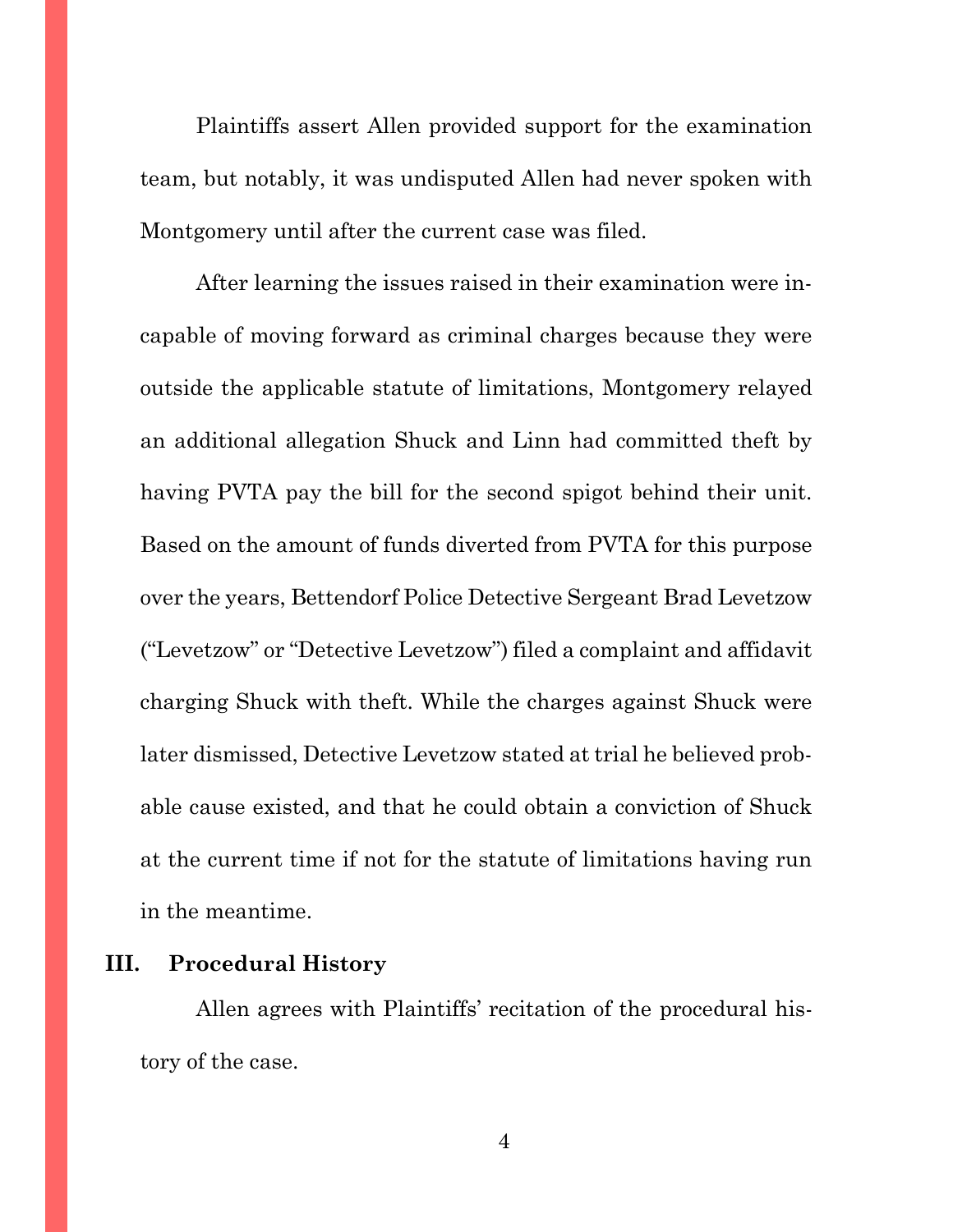#### **STATEMENT OF THE FACTS**

<span id="page-10-0"></span>Partridge Villa Townhomes Association, Inc. III ("PVTA") is a homeowners' association located in Bettendorf, Iowa. Tr. 92:15-24, app. 56. It represents and manages several condominium buildings, including the building relevant to the immediate proceedings, Partridge Villa Building X ("Building X"). Ruling on Defendant Christy Schrader's Motion for Summary Judgment at 1, app. 220.

Shuck and Linn are spouses, and lived together in Building X. Tr. 99:18-23, app. 327. Shuck moved into Building X in 2001, and later served as president of PVTA from 2004 to 2008. Tr. 645:13-17; tr. 488:14-16, app. 358.

Allen served as an accountant and tax preparer for PVTA beginning in 1995. Tr. 333:1-16, app. 352. While Shuck was PVTA president, Allen had possession of the PVTA checkbook, received its billing statements and bills, and prepared quarterly financial statements. Tr. 106:23-107:3, 340:1-341:7, app. 329. Allen dealt with both Shuck and Linn while performing association business during this time. Tr. 334:13-17, app. 352.

Schrader moved into Building X and joined PVTA in 2008,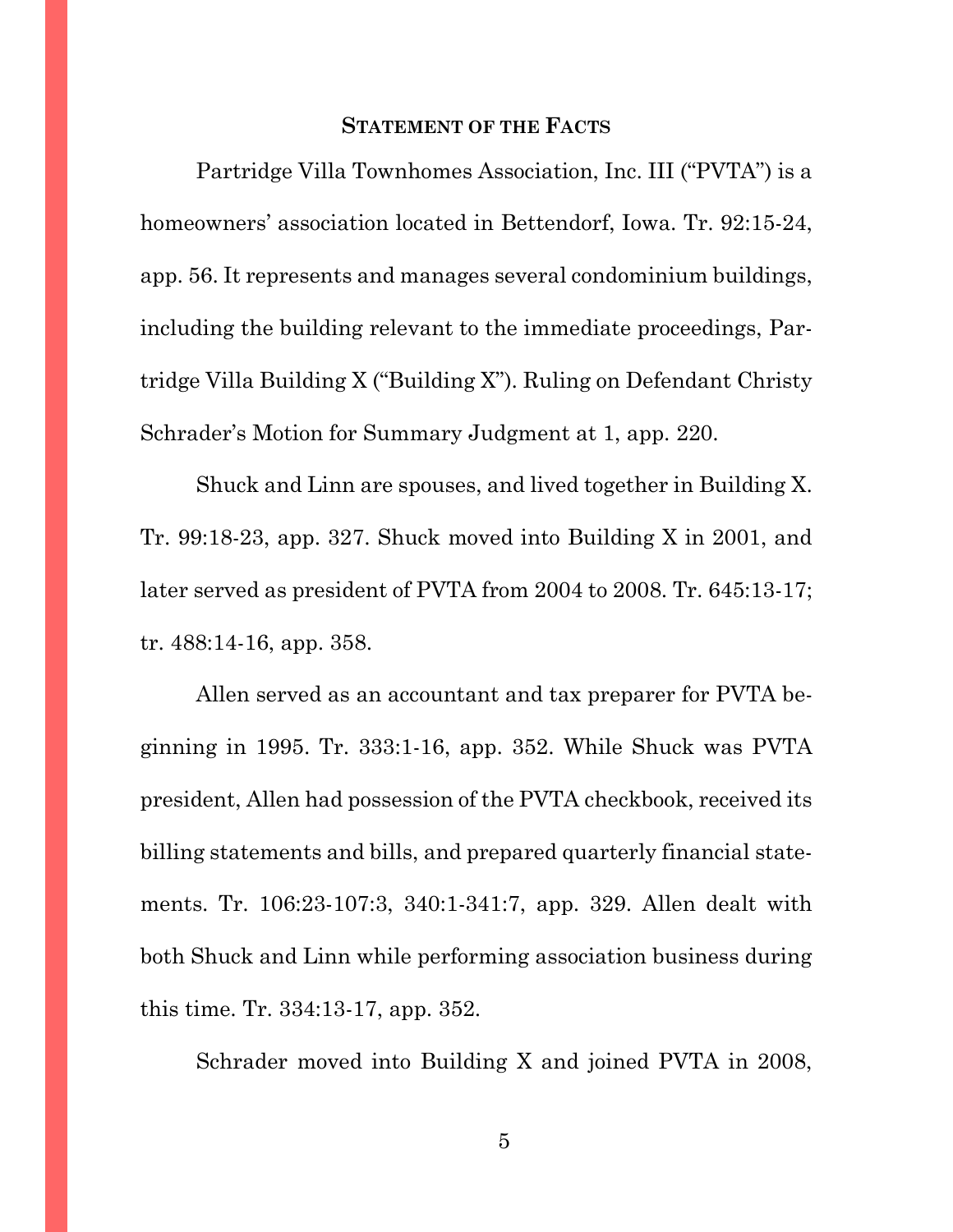and later served as PVTA president. Tr. 488:14-16, app. 358. After Shuck's term as president, PVTA members discovered the association had charges it had not approved, including a waterline serving a spigot outside of Linn's and Shuck's unit ("waterline"). Ruling on Defendant Pat Montgomery's Motion for Summary Judgment at 3, app. 199. This waterline had a separate meter installed in 1997, tr. 103:18-24, app. 328, and the separate meter was billed to PVTA until 2010. Tr. 147:25-149:3, app. 337-38. The checks used to pay the waterline's bills were written from PVTA's account. 2016/04/18 Ruling on Defendant Christy Schrader's Motion for Summary Judgment at 2, app. 221. An April 26, 2010 letter from the water company confirmed the waterline account was closed in March of 2010 and the meter removed. Tr. 513:6-8, app. 359.

Montgomery became a PVTA member in July 2011, and served as PVTA treasurer in 2012. 2016/04/11 Ruling on Defendant Pat Montgomery's Motion for Summary Judgment at 2, app. 198.

In early 2012, PVTA members discovered additional .unapproved charges paid using PVTA funds and incurred during Shuck's tenure, and spoke with an Assistant Scott County Attorney. Tr.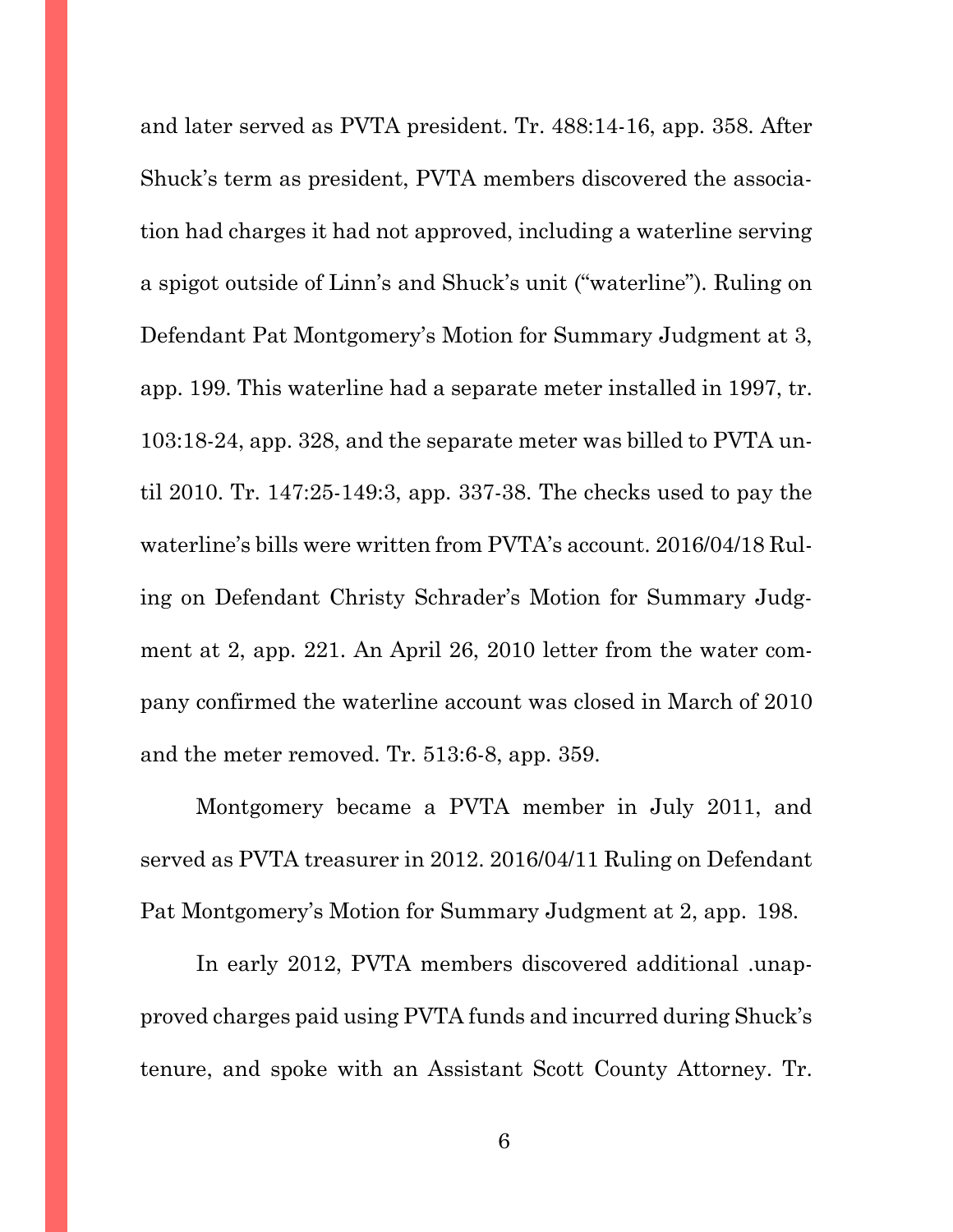224:10-17, app. 339. An "investigative team" for PVTA was assembled, comprising Schrader, Montgomery, and Frey. Ex. 1; tr. 92:25- 93:9, app. 325-26. The investigative team collected additional information from PVTA members, which Montgomery then compiled. Tr. 231:15-21, app. 340, 239:5-8, app. 3421. Allen did not speak with Montgomery during this time. Tr. 345:1-14, 347:15-20, app. 353.

Montgomery then met with an Assistant County Attorney from the Scott County Attorney's Office, presenting the alleged financial schemes run by Shuck and Linn during Shuck's tenure, but not including the waterline information. Tr. 232:2-233:6, app. 340- 41. Montgomery learned during this meeting these allegations were all barred by the applicable statute of limitations. Tr. 233:7-10, app. 341. After learning this, and separately learning of the waterline issue, Montgomery spoke with an Assistant County Attorney regarding the waterline and misappropriated funds issue. Tr. 236:19- 237:9, app. 341-42.

Montgomery delivered the binder to the Bettendorf Police Department in December of 2012. Tr. 224:11-17, app. 339. Detective Levetzow met with Montgomery to discuss the matters addressed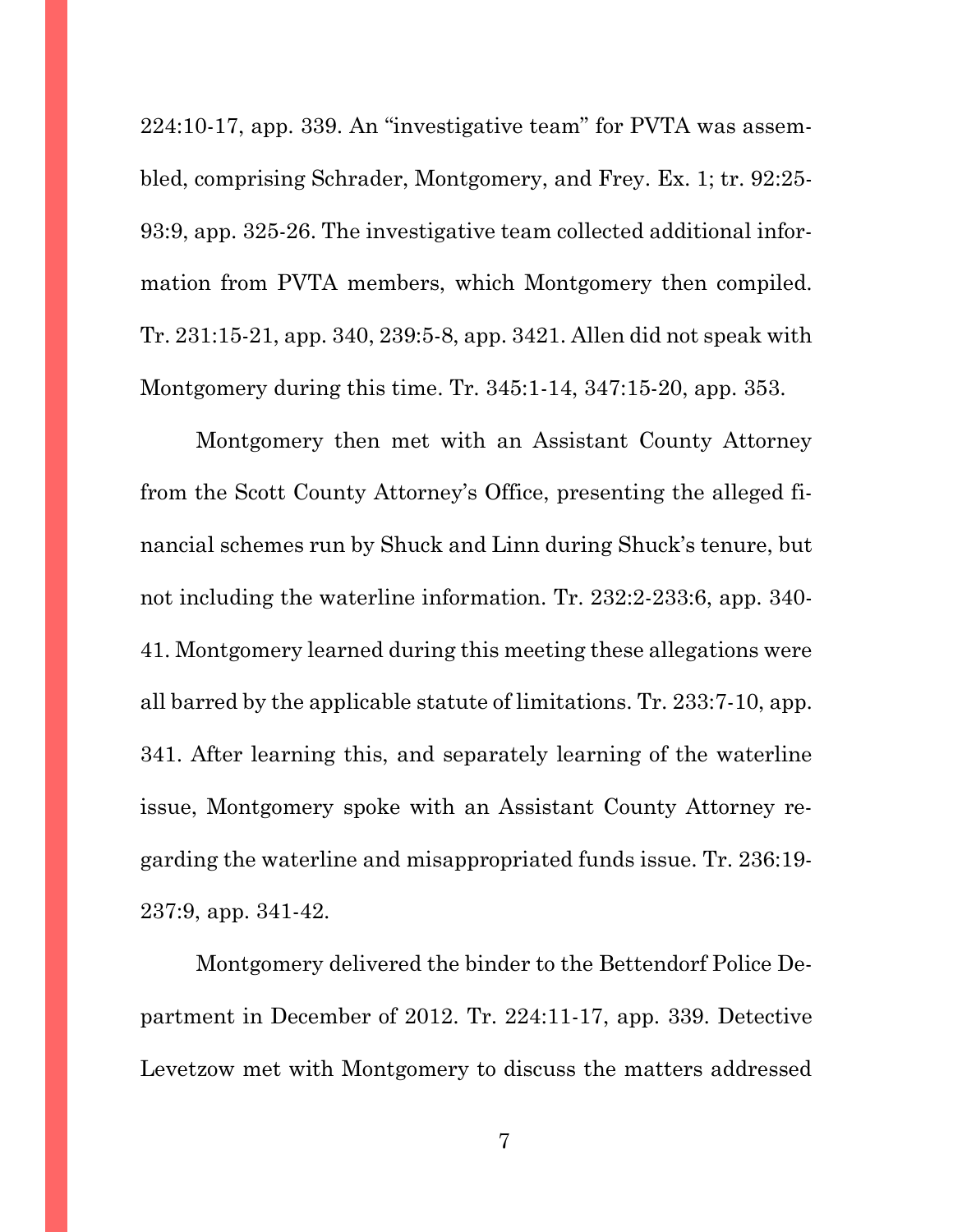in the binder on March 4, 2013, and possibly spoke with on other occasions. Tr. 89:23-90:19, app. 325. On March 12, 2013, Detective Levetzow interviewed Schrader about the unauthorized charges and Shuck's involvement. *Id.* at 91:9-13, app. 325. On March 14, 2013, Detective Levetzow initiated criminal charges against Shuck by filing a complaint and affidavit alleging Shuck had committed theft through the unauthorized use of PVTA funds in paying the quarterly water bills between 1997 and 2010. Ex. 13, app. 291; tr. 91:20-24, 94:6-25, app. 325-26.

Allen's only connection to the "examination team" was a single phone call from Schrader informing him Levetzow might be calling him. Tr. 363:22-13, app. 355. Schrader did not make any requests of Allen during this phone call regarding what he should say. *Id.*

Detective Levetzow had not yet spoken to Allen when he filed the complaint. *Id.* at 91:9-19, app. 325. When Levetzow met with Allen, *after* the complaint was filed, Allen informed him he had recently turned over the PVTA checkbook and financial records to the association. Tr. 106:12-22, app. 329.

An Assistant Scott County Attorney filed a trial information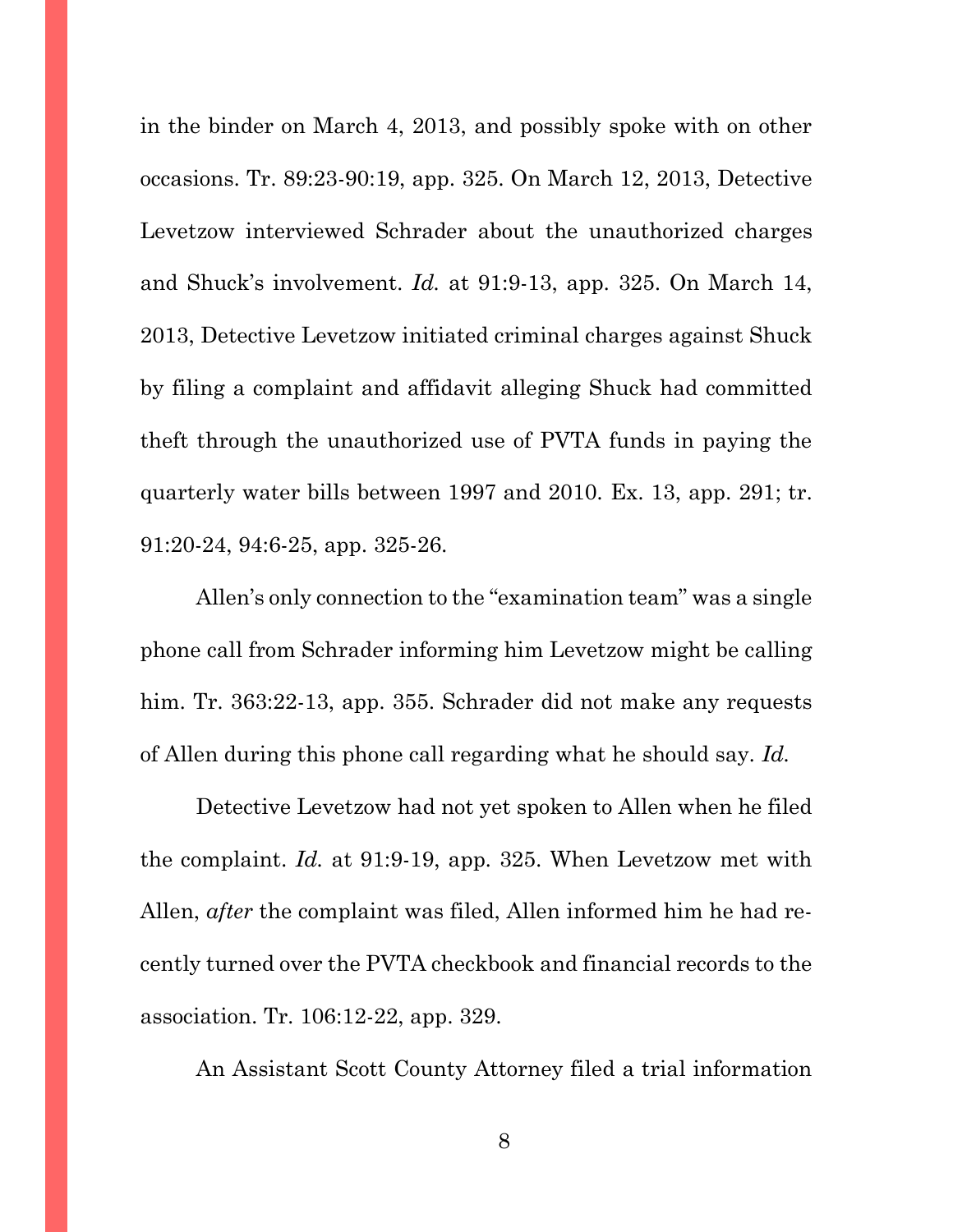formally charging Shuck with Second Degree Theft on May 1, 2013. 2016/04/18 Ruling on Defendant Christy Schrader's Motion for Summary Judgment at 3, app. 222. The district court ultimately dismissed the charges against Shuck on July 3, 2013 because the alleged theft took place outside the statute of limitation. *Id.* at 4, app. 223.

#### **ARGUMENT**

- <span id="page-14-1"></span><span id="page-14-0"></span>**I. The trial court properly directed a verdict in Allen's favor, and Plaintiffs have waived any assignment of error against Allen by failing to raise any such alleged error in their initial Brief.**
	- *a. Plaintiffs have waived any claim of error regarding the directed verdict in Allen's favor because they failed to preserve error and failed to properly bring the issue before this Court.*

<span id="page-14-2"></span>Plaintiffs have failed to properly preserve for appellate review any alleged error in the trial court's directing a verdict in Allen's favor, and have failed to properly bring the issue before this Court. They have thus waived any assignment of error.

In their Brief, Linn and Shuck raised two issues: whether the trial court erred in granting Montgomery's and Schrader's motions for partial summary judgment on Shuck's defamation claim, and whether the trial court erred in granting Montgomery's and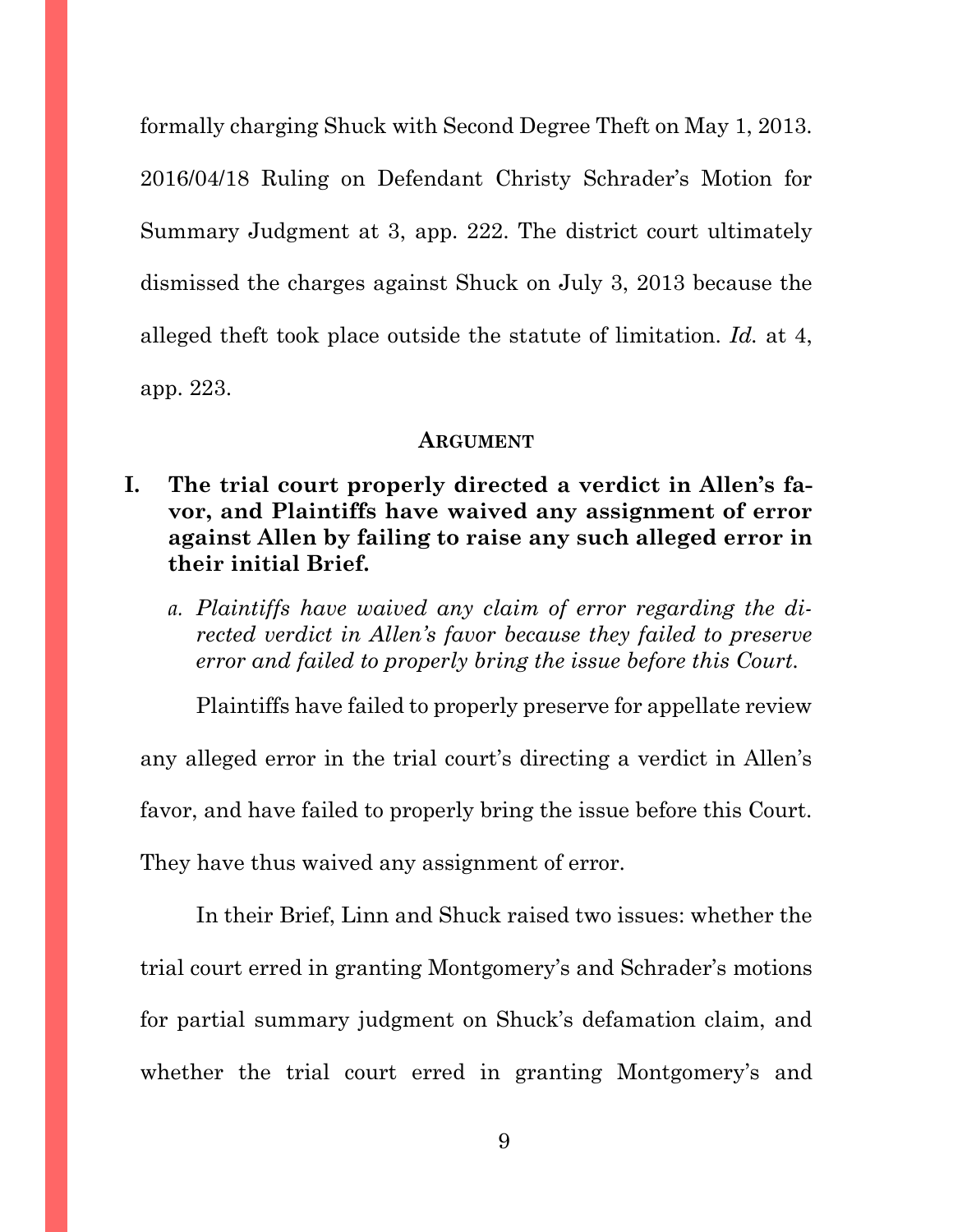Schrader's separate motions for partial summary judgment on Shuck's malicious prosecution claim. Plaintiffs' Proof Brief at 22, 27. Neither of these motions involve Allen, whose request to join the Schrader Motion was denied and who ultimately did not join in either of the Motions. *See* 2016/04/18 Order, App. 241. Allen instead obtained a separate directed verdict after the presentation of evidence at trial. *See* tr. 694:12-705:19, app. 375-78; 2016/05/02 Order Granting Motion for Directed Verdict, app. 256. Plaintiffs make no reference to the directed verdict in their argument headings.

The Iowa Rules of Appellate Procedure require an appellant to file a brief containing an argument section, with "each issue raised on appeal . . . addressed in a separately numbered division." Iowa R. App. P. 6.903(2)(g). Each of these divisions must contain "an argument containing the appellant's contentions and the reasons for them with citations to the authorities relied on and references to the pertinent parts of the record . . . . *Failure to cite authority in support of an issue may be deemed waiver of that issue*." Iowa R. App. P. 6.903(2)(g)(3) (emphasis added).

Rather than raising specifications of error pertaining to Allen,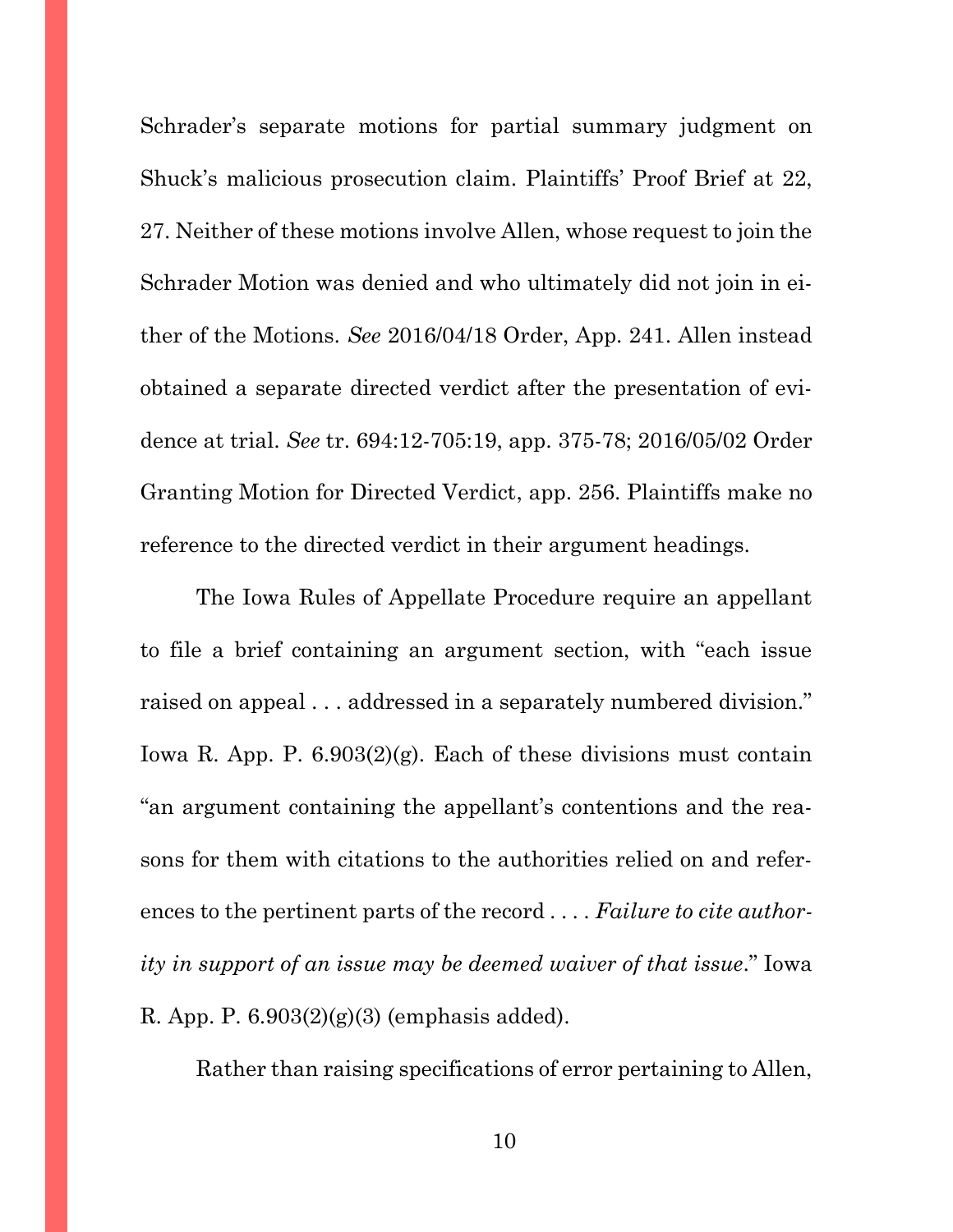Plaintiffs instead chose to concentrate on the alleged errors in the trial court's rulings in favor of the other Defendant-Appellees in this case, Montgomery and Schrader. The first argument section of Plaintiffs' Proof Brief contends the trial court erred in granting partial summary judgment in Montgomery's and Schrader's favor on Shuck's claims of defamation relating to statements made before March 10, 2013. Plaintiffs' Proof Brief at 22, 26-27. The Plaintiffs' second argument centers on their belief the trial court erred in granting Montgomery and Schrader partial summary judgment on Shuck's malicious prosecution claim, claiming the trial court's application of *Lukecart v. Swift & Company*, 130 N.W.2d 716, 724 (Iowa 1964) was in error. Plaintiffs' Proof Brief at 27-29.

Because Plaintiffs did not raise any separate and specific allegations pertaining to the trial court's order of a directed verdict in Allen's favor in their initial Brief, or present any argument against the grant of a directed verdict in Allen's favor, they have waived any arguments against Allen on appeal, even if they now raise an assignment of error pertaining to Allen in their reply. *See, e.g.*, *Sun Valley Iowa Lake Ass'n v. Anderson*, 551 N.W.2d 621, 642 (Iowa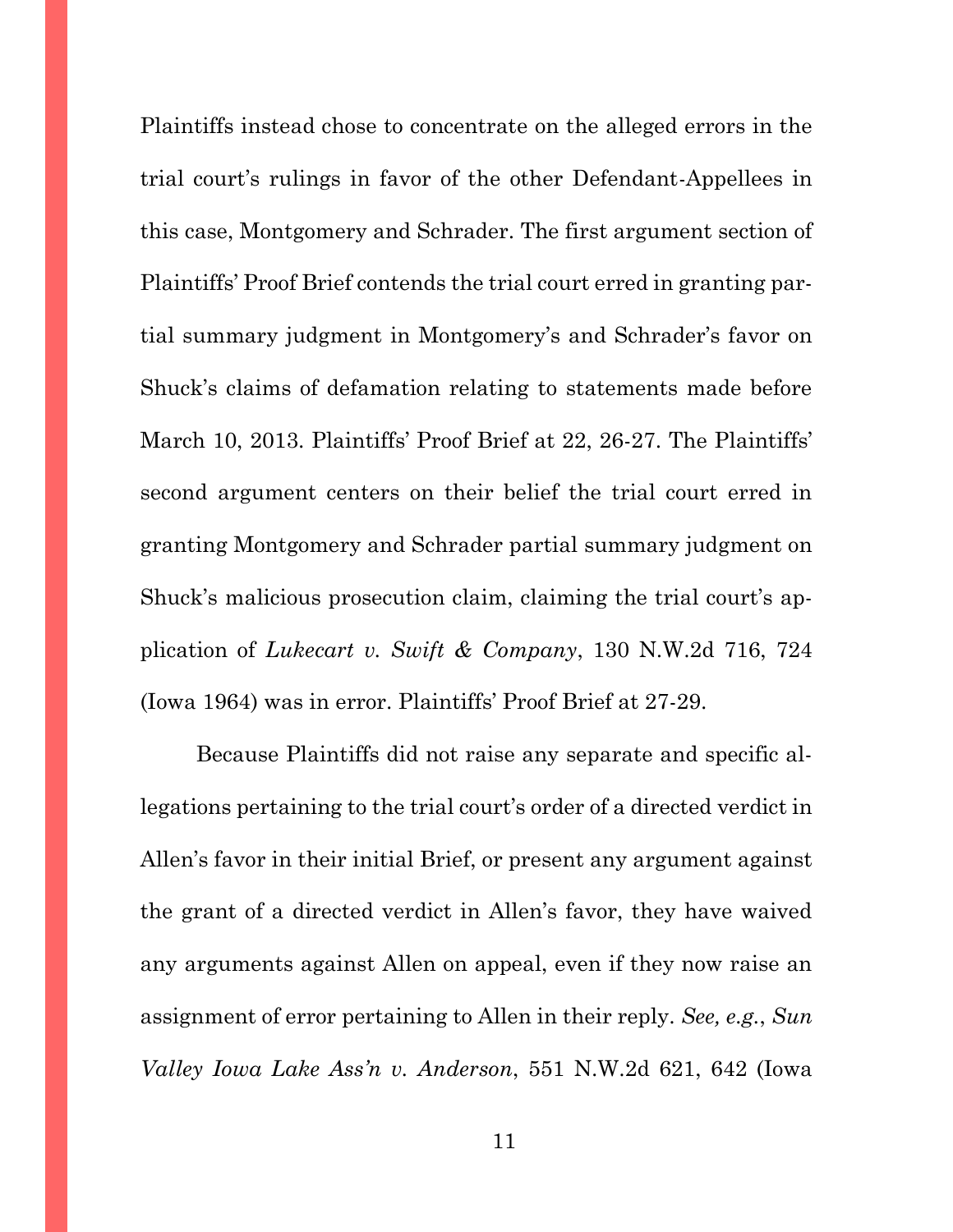1996) ("Parties cannot assert an issue for the first time in a reply brief. When they do, this court will not consider the issue.") (citing *Young v. Gregg*, 480 N.W.2d 75, 78 (Iowa 1992); *Ames v. Bd. of Supervisors*, 12 N.W.2d 567, 570-71 (Iowa 1944)). Even if these claims were vaguely included in Appellants' Brief, without a separate argument, they have not adequately raised the issue for appellate review. *See Gehrke, Inc. v. Steeple Chase Farms, LLC*, No. 15-0601, 2016 WL 156025 at \*10 n. 3 (Iowa App.) (declining to address issue appellant did not separately argue until its reply brief) (citing *State v. Mann*, 602 N.W.2d 785, 788 n. 1 (Iowa 1999)).

Because Plaintiffs failed in their initial Brief to specify any alleged error made by the trial court in Allen's favor, they cannot raise any such claim now.

### <span id="page-17-0"></span>*b. Standard of Review*

An appellate court will affirm the grant of a directed verdict where no substantial evidence supports each element of a plaintiff's claim. *Godar v. Edwards*, 588 N.W.2d 701, 705 (Iowa 1999) (citing *Stover v. Lakeland Square Owners Ass'n*, 434 N.W.2d 866, 873 (Iowa 1989)). "Evidence is substantial when a reasonable mind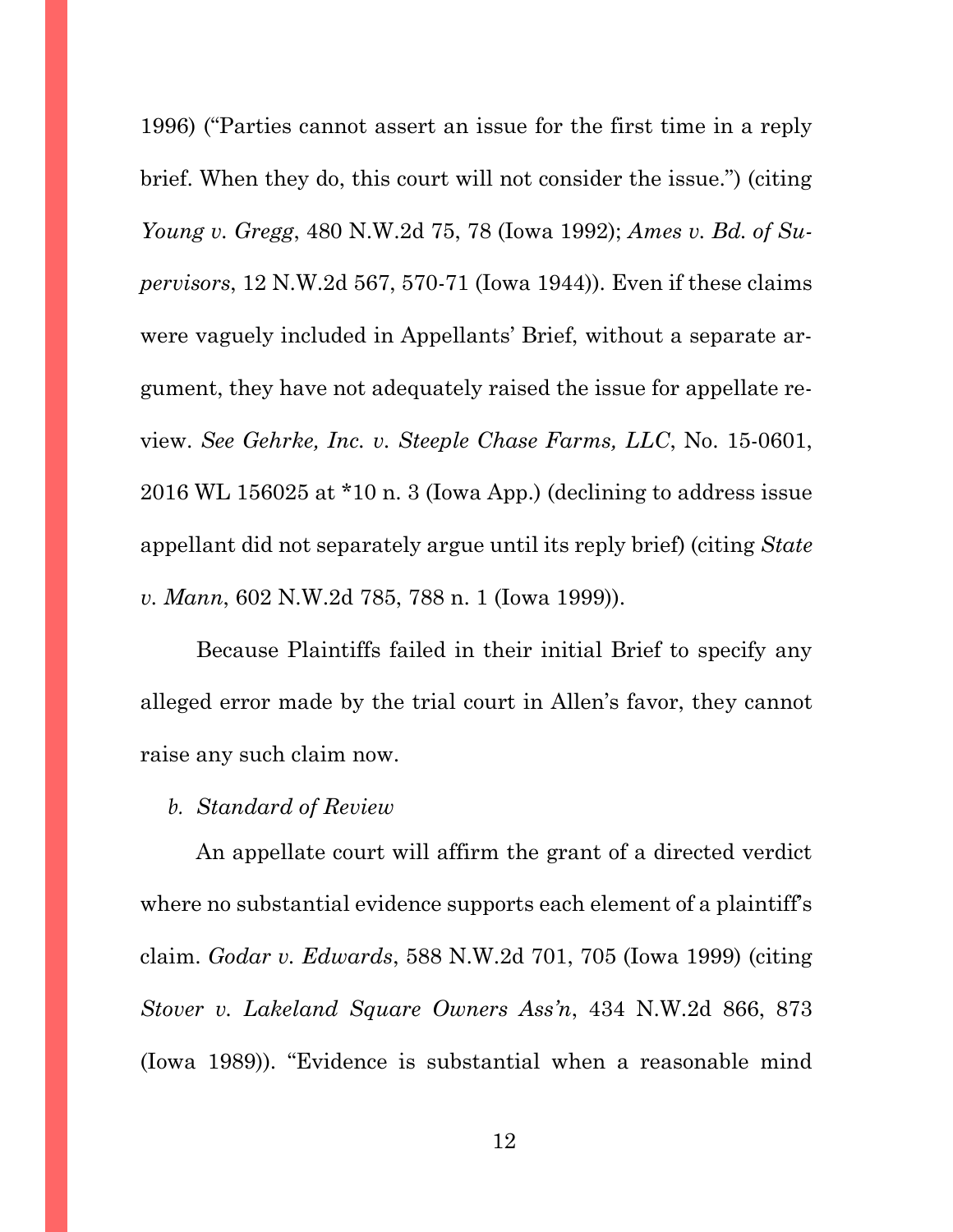would accept it as adequate to reach a conclusion." *Johnson v. Dodgen*, 451 N.W.2d 168, 171 (Iowa 1990). In reviewing the district court's decision, the appellate court views in the light most favorable to the party against whom the motion was directed. *Godar*, 588 N.W.2d at 705 (citing *Johnson*, 451 N.W.2d at 171).

#### <span id="page-18-0"></span>*c. Argument*

As discussed above, Plaintiffs did not properly bring the issue of Allen's directed verdict before this Court. Even if they had, however, the trial court correctly directed a verdict in Allen's favor: Plaintiffs' claims were not supported by sufficient evidence at trial to raise a question for the jury. For the Court's convenience, Allen will address each claim in turn.

<span id="page-18-1"></span>*i. The trial court properly directed a verdict in favor of Allen on Shuck's malicious prosecution claim.*

To reach the jury on his malicious prosecution claim against Allen, Shuck was required to show sufficient evidence to support a verdict in his favor on the following elements: (1) a previous prosecution of Shuck; (2) instigation of that prosecution by Allen; (3) termination of the prosecution by acquittal or discharge; (4) a lack of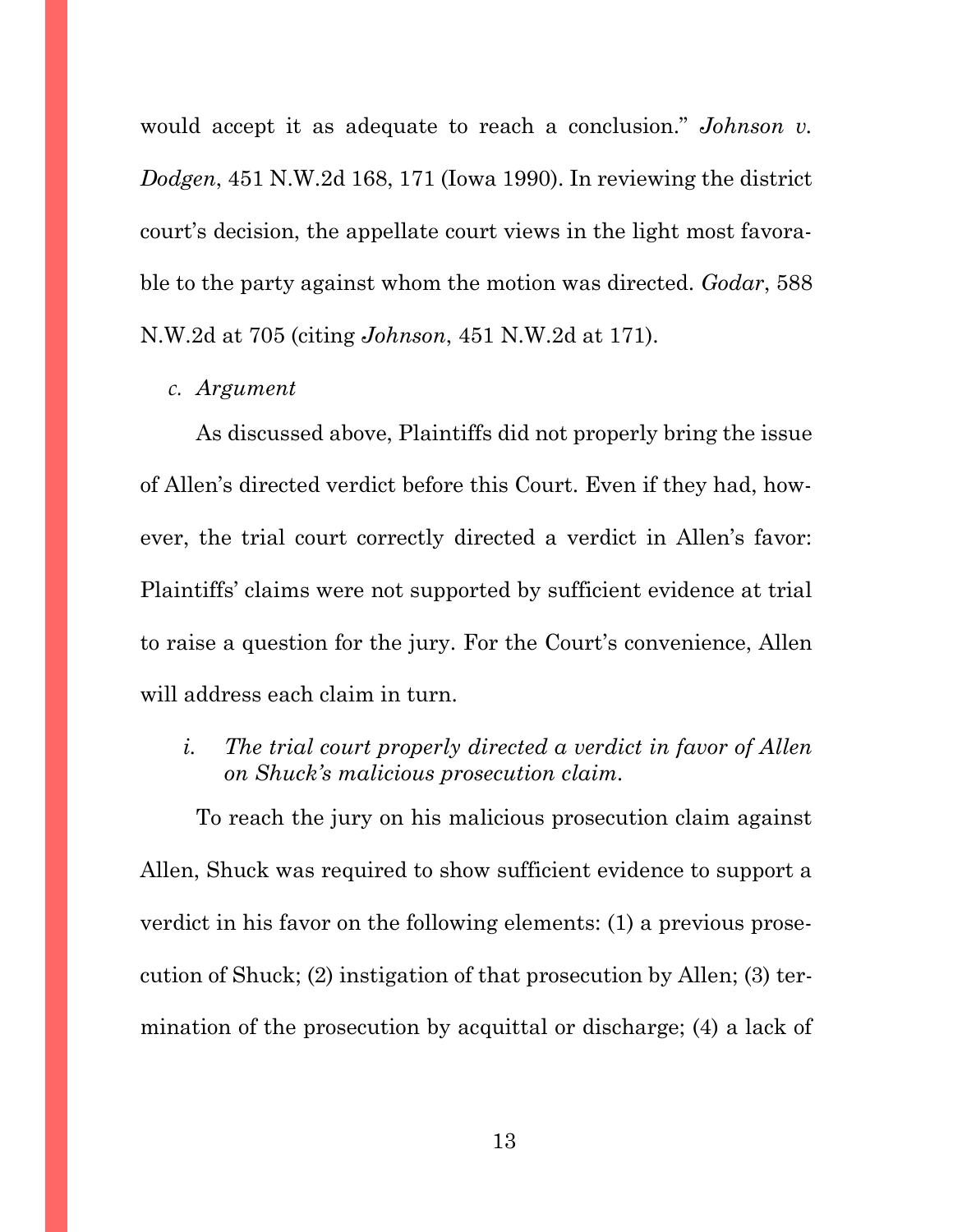probable cause; (5) malice on the part Allen in bringing the prosecution; and (6) damages. *See Employers Mut. Cas. Co. v. Cedar Rapids Television Co.*, 552 N.W.2d 639, 643 (Iowa 1996); *Royce v. Hoening*, 423 N.W.2d 198, 200 (Iowa 1988). Plaintiffs' case against Allen failed on several of these elements, making it proper for the trial court to direct the verdict in Allen's favor.

In discussing the prosecution of Shuck, Detective Levetzow made clear his charging affidavit, Plaintiffs' exhibit 13, was filed before he had spoken to Allen, and that his filing of the complaint was based on statements made by parties *other* than Allen. Tr. 91:2- 93:9, app. 325. Instead, Levetzow spoke with Allen only after his complaint that led to the prosecution against Shuck was submitted. *Id.* at 106:12-14, app. 329. For this reason alone, Plaintiffs could not present sufficient evidence Allen "instigated" the prosecution.

Further, however, the Iowa Supreme Court has previously recognized that merely providing information to an authority who then independently decides to file an action is not the type of "instigation" required to support the second element of a malicious prosecution claim. See *Lukecart*, 130 N.W.2d at 723-24. In that case, the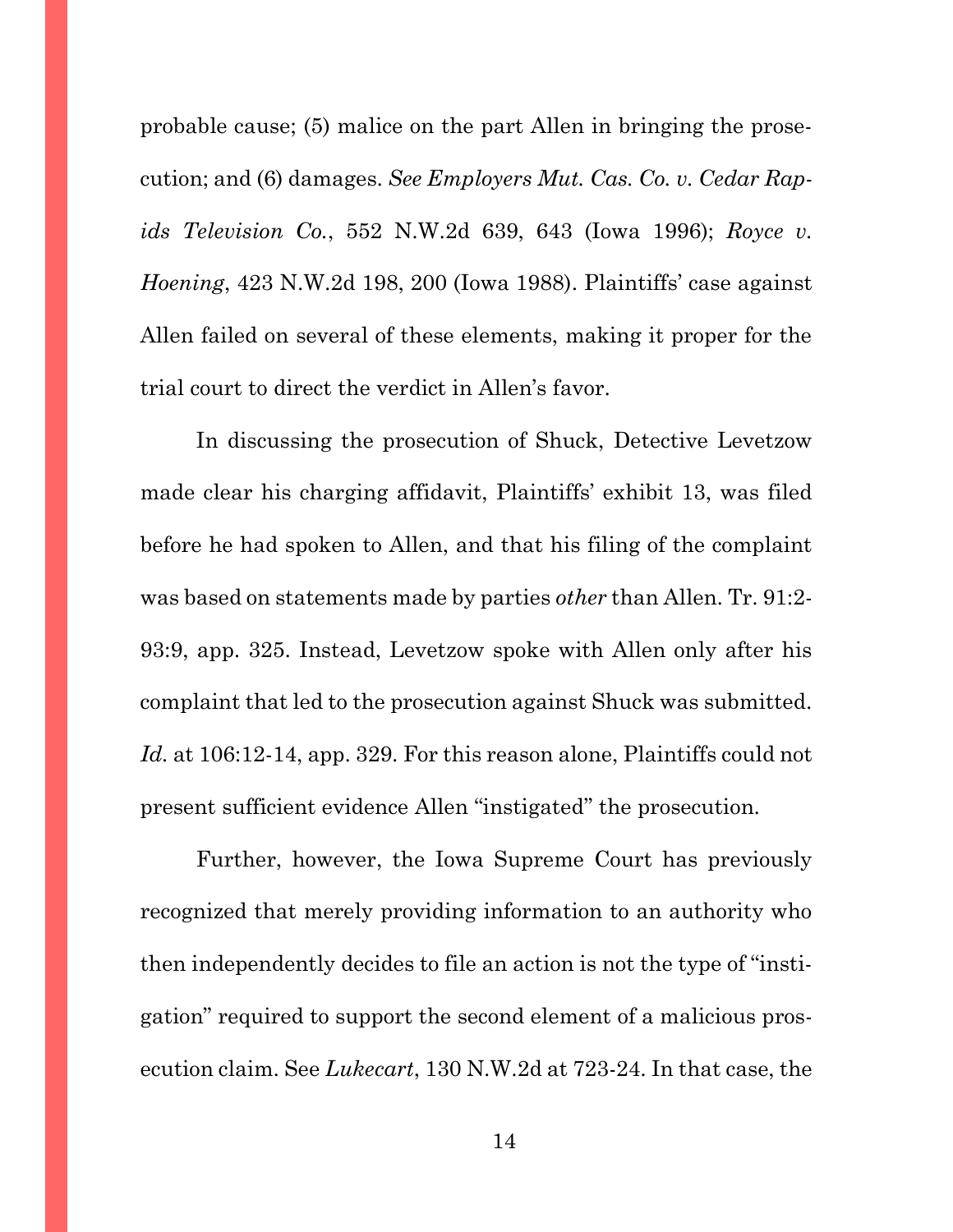court cited to the Restatement of Torts, which explains that providing such information to a third party who then institutes criminal proceedings "does not constitute a procurement of the proceedings which the third person initiates thereon if it is left to the uncontrolled choice of the third person to bring the proceedings or not as he may see fit." *Id.* (quoting Restatement (First) of Torts, § 653, cmt. b).

Levetzow made clear his decision to pursue charges against Shuck was independent of any of the Defendants' statements, as he had the ability to independently review the information presented to him, and relied primarily on the billing statements provided to him in doing his investigation, reaching his own conclusions, and submitting the charge to the county attorney. Tr. 131:2-132:22, app. 333; tr. 137:6-138:6, app. 335.

There was likewise no evidence suggesting the county attorney who pursued charges against Shuck did so anything short of independently. Instead, Detective Levetzow made clear the county attorney's office proceeded on its own. Tr. 96:19-98:2, app. 326-27.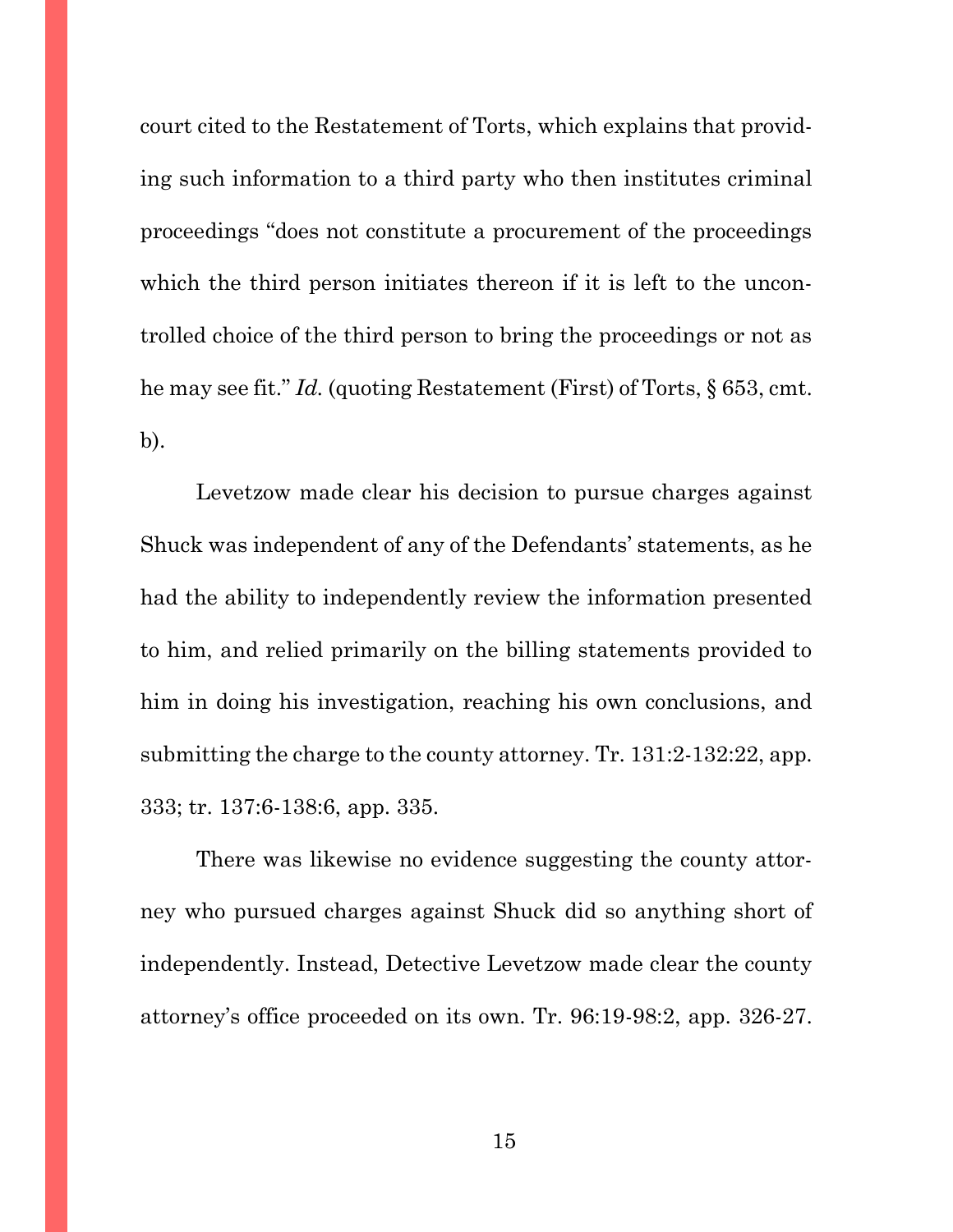No evidence was presented at trial asserting the county attorney had any contact with Allen.

Additionally, Levetzow made clear he not only believed he had probable cause to pursue charges against Shuck at the time he was arrested, but that Levetzow still believed there was probable cause and that he could have obtained a conviction against Shuck but for the statute of limitations. Tr. 140:8-20, app. 335. Levetzow testified as to his experience and training to support his ability to support a probable cause determination. Tr. 130:6:24, app. 333. Even if a reasonable jury disagreed with Detective Levetzow's assessment of the likelihood of conviction, it could not find the charges against Shuck proceeded without probable cause, as required for a malicious prosecution claim against Allen.

Further, no reasonable jury could have found malice on the part of Allen in his statements to Detective Levetzow. It was undisputed Allen in fact corrected a misunderstanding that had arisen, such that Allen's statements at least in part *supported* Shuck's claims of not having misappropriated funds. *See* tr. 133:9-18, app. 334 (Detective Levetzow stating Allen explained to him the bills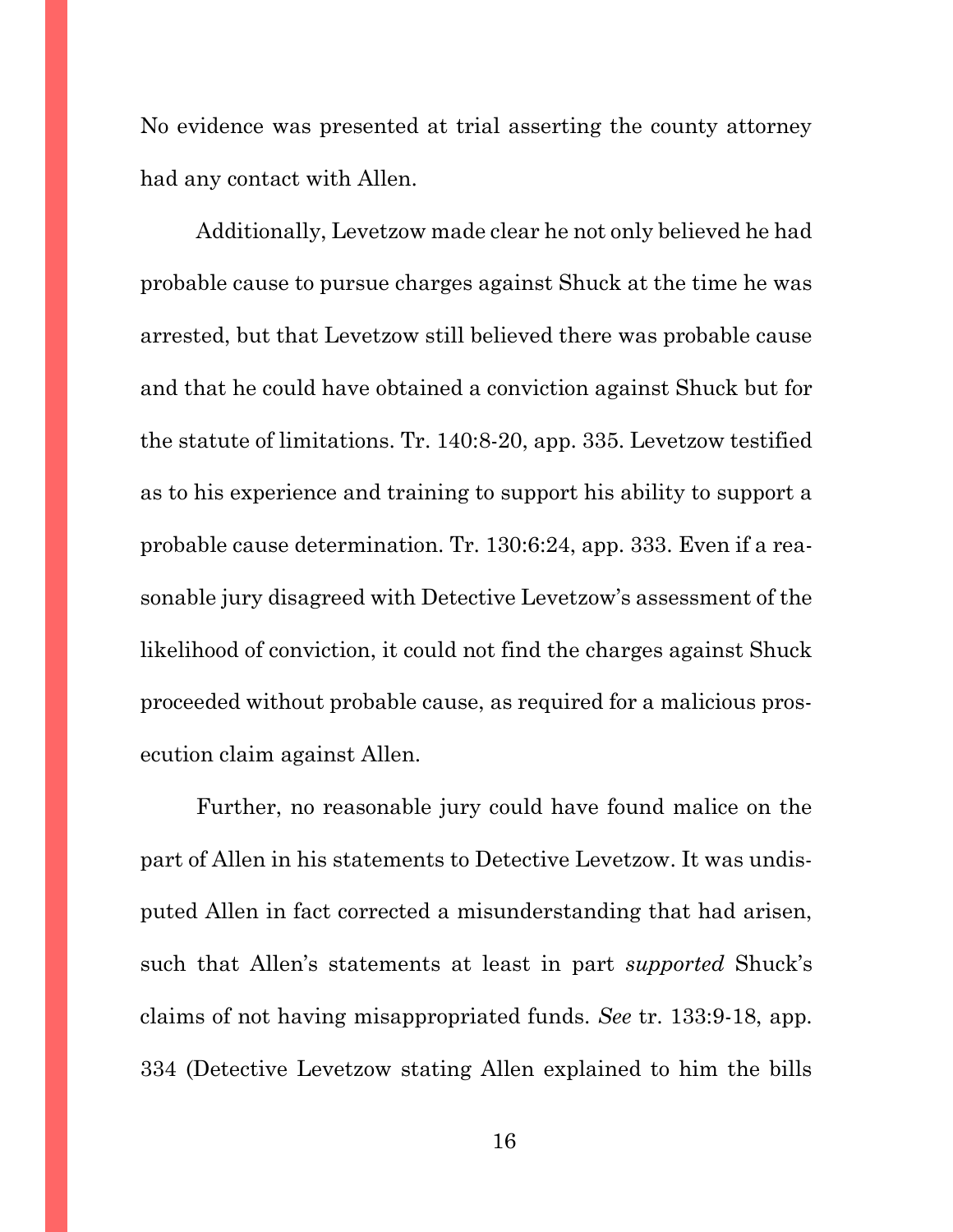were sent to Allen, rather than to Plaintiffs, as they were originally marked); 705:7-11, app. 378 (trial court agreeing Allen's statements on the water bill issue supported Shuck). Even Plaintiffs' counsel characterized this as Allen having "corrected" misinformation. *Id.* at 111:18-22, app. 330.

Because no reasonable jury could have found Allen "instigated" the charges against Shuck merely by speaking with Detective Levetzow *after* the Detective had submitted his complaint against Shuck, that Detective Levetzow lacked probable cause in bringing the complaint, or that Allen "instigated" the charges with malice, the trial court correctly granted a directed verdict in Allen's favor on Shuck's claim of malicious prosecution.

<span id="page-22-0"></span>*ii. The trial court properly directed a verdict in favor of Allen on Shuck's abuse of process claim.*

Regarding the abuse of process claim, Plaintiffs could not present sufficient evidence to raise an issue as to whether Allen made an "improper" use of the legal process when he merely answered Detective Levetzow's questions, and it was undisputed Detective Levetzow had already signed the affidavit leading to the charges against Shuck before he spoke with Allen. For these reasons, the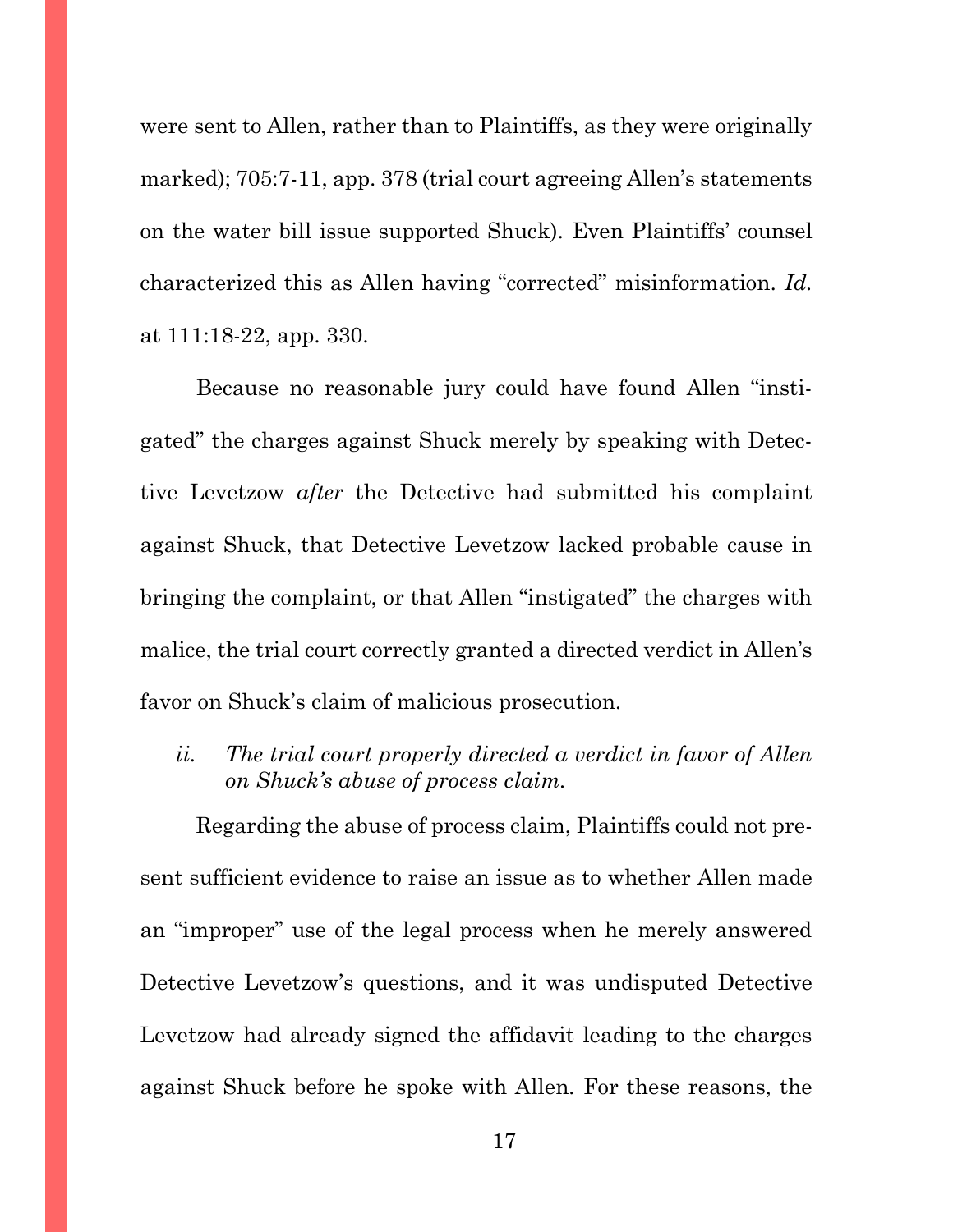trial court correctly directed a verdict in Allen's favor on Shuck's abuse of process claim.

The tort of abuse of process is "the use of legal process, whether criminal or civil, against another primarily to accomplish a purpose for which it was not designed." *Palmer v. Tandem Mgmt. Servs., Inc.*, 505 N.W.2d 813, 817 (Iowa 1993) (citing *Lindaman v. Bode*, 478 N.W.2d 312, 314-15 (Iowa App.1991); *Wilson v. Hayes*, 464 N.W.2d 250, 266 (Iowa 1990)). "The three elements of an abuseof-process claim are: (1) the use of a legal process; (2) its use in an improper or unauthorized manner; and (3) the plaintiff suffered damages as a result of the abuse." *Fuller v. Local Union No. 106 of United Bhd. of Carpenters & Joiners of Am.*, 567 N.W.2d 419, 421 (Iowa 1997) (citing *Palmer*, 505 N.W.2d at 817; *Wilson*, 464 N.W.2d at 266). The tort is limited in circumstances like the present case, however:

The mere report to police of possible criminal activity does not constitute legal process. One might criticize selfish or improper motives prompting a false or reckless report. Extreme cases can be imagined in which such a report might become actionable on another basis. But a report to the police is not sufficient to constitute "legal process" required for an abuse-of-process claim.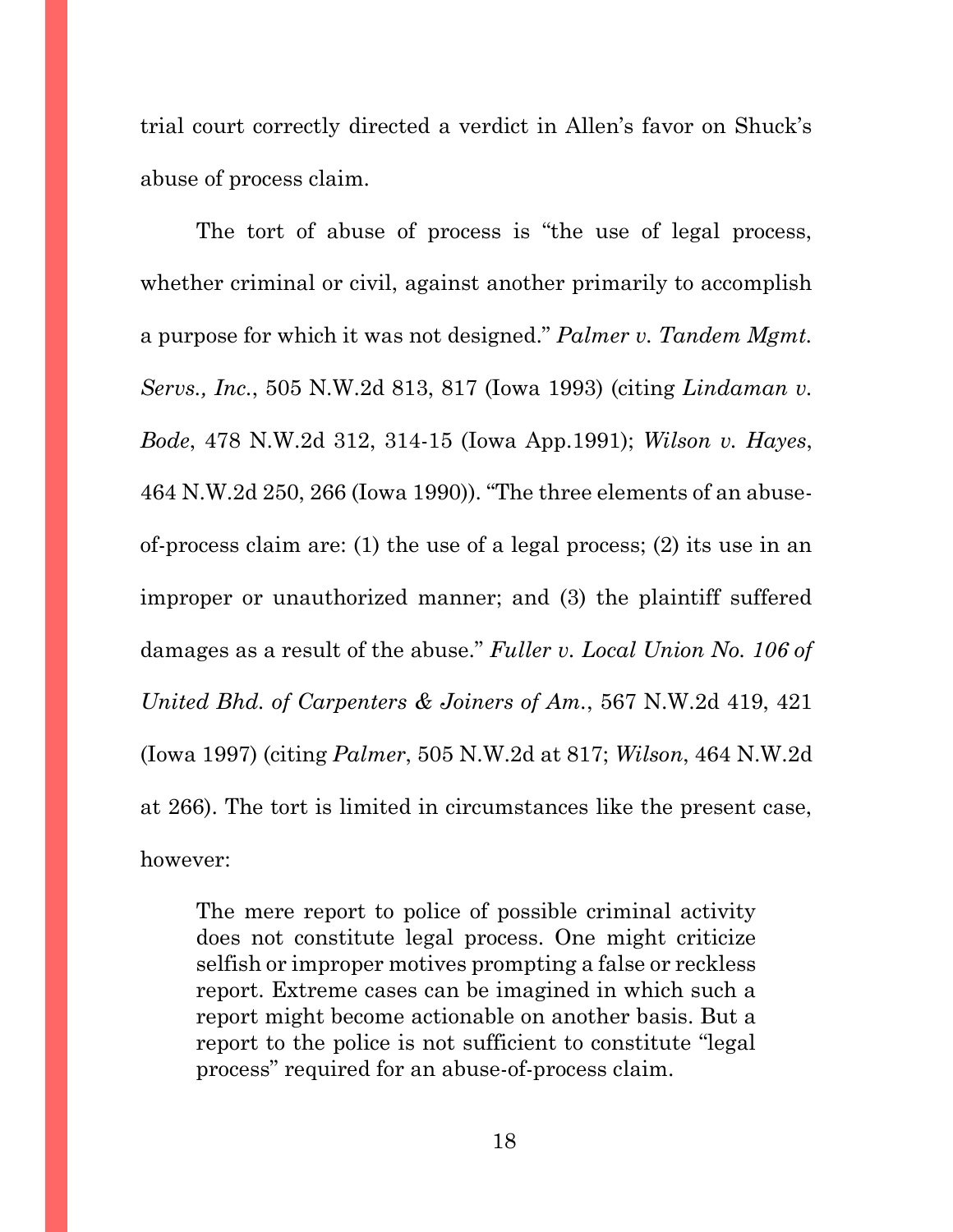*Fuller*, 567 N.W.2d at 422.

Not only would calling Allen's statements part of an "abuse of process" against Shuck go against Iowa law making clear reports of criminal activity to police are not use of the legal process, it would require a jury to find Allen had somehow gone back in time to influence Levetzow before ever speaking with him.

Even if Plaintiffs could show Allen's discussion with Levetzow was enough to rise to the level of "legal process", however, they did not introduce sufficient evidence to show it was done primarily for an impermissible or illegal motive, as required for Shuck's claim of abuse of process. *Wilson*, 464 N.W.2d at 266. "A very restrictive view is taken of this element." *Palmer*, 505 N.W.2d at 817 (citing *Wilson*, 464 N.W.2d at 267). Not even proof of an improper motive by the person filing the lawsuit "for even a malicious purpose" will satisfy this element. *Palmer*, 505 N.W.2d at 817 (citing *Grell v. Poulsen*, 389 N.W.2d 661, 664 (Iowa 1986)).

Because Shuck could not present sufficient evidence for a reasonable jury to find Allen used a legal process against him, much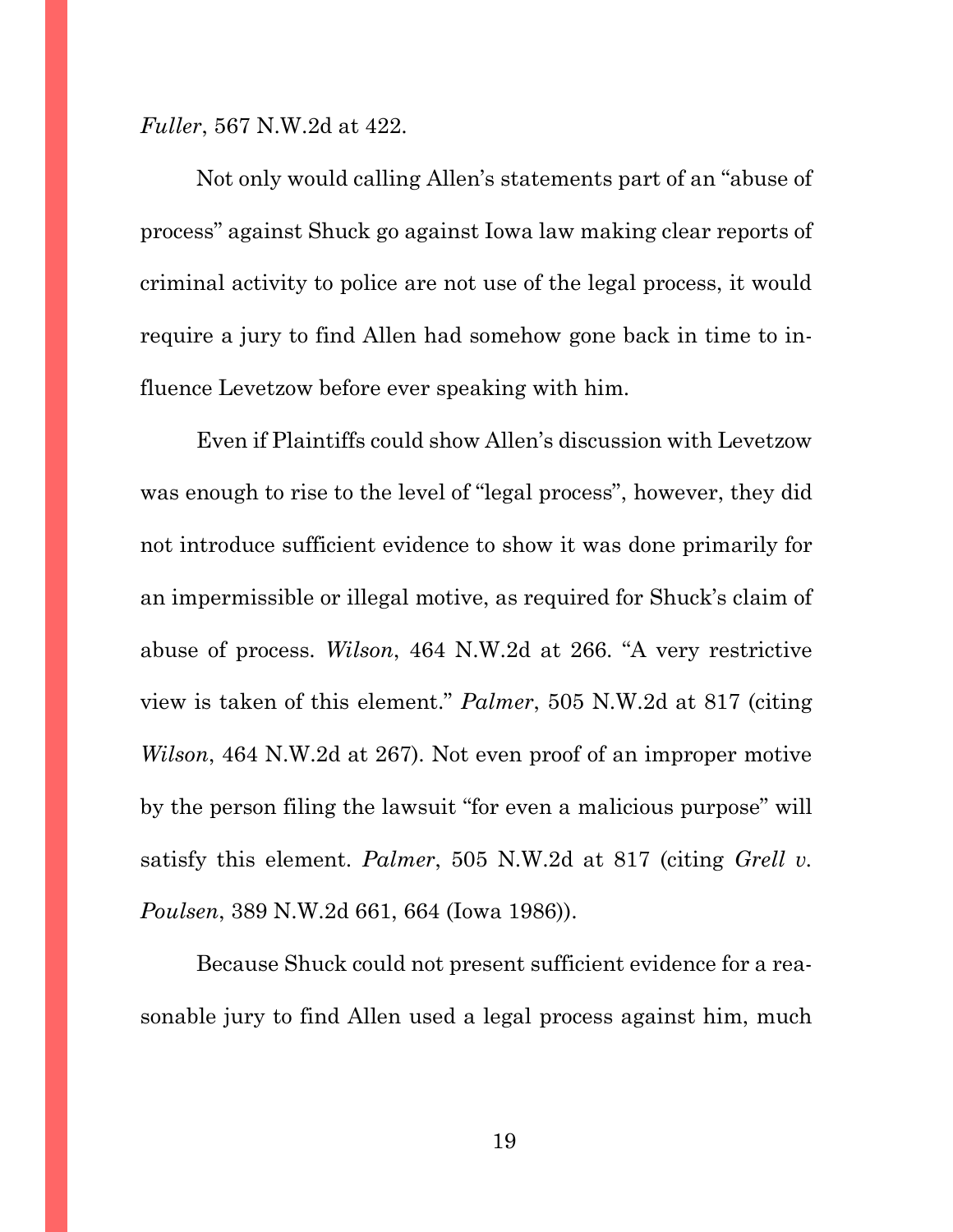less did so improperly, the trial court corrected directed a verdict in Allen's favor on the issue.

<span id="page-25-0"></span>*iii. The trial court properly directed a verdict in favor of Allen on Plaintiffs' defamation claim.*

The trial court correctly granted Allen's motion for a directed verdict on Plaintiffs' defamation claim. Plaintiffs simply failed to present sufficient evidence for a reasonable jury to find Allen had made any defamatory statements regarding either of them.

Plaintiffs' defamation claim rested on Detective Levetzow's March 18, 2013 interview of Allen. To show Allen defamed Plaintiffs, they were required to present evidence Allen had made statements "tend[ing] to injure [their] reputation and good name." *Huegerich v. IBP, Inc.*, 547 N.W.2d 216, 221 (Iowa 1996) (citation omitted). Defamation includes "the twin torts of libel and slander. . . . 'Libel is generally a written publication of defamatory matter, and slander is generally an oral publication of such matter.'" *Yates v. Iowa W. Racing Ass'n*, 721 N.W.2d 762, 768 (Iowa 2006) (quoting *Schlegel v. The Ottumwa Courier*, 585 N.W.2d 217, 221 (Iowa 1998)).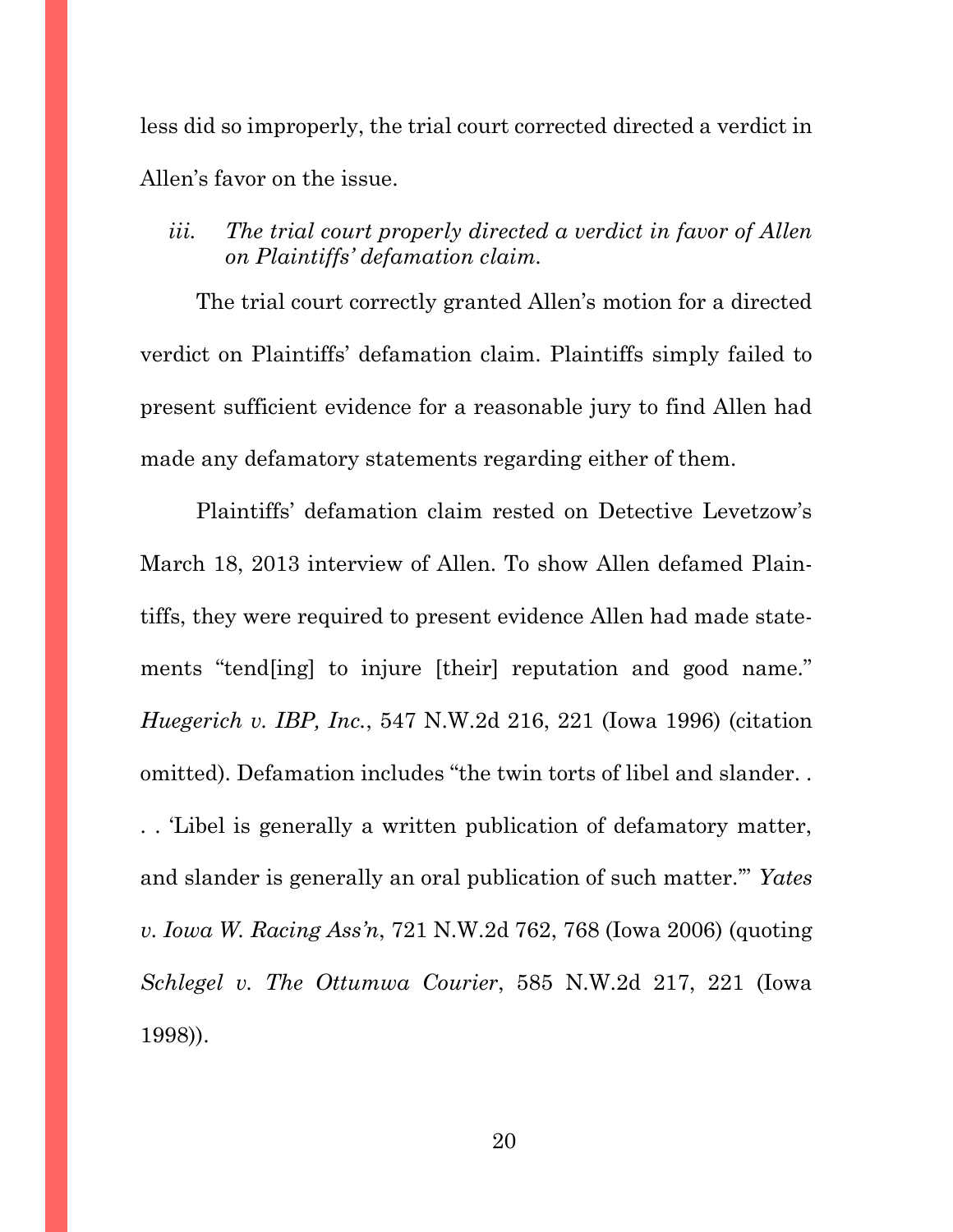However, "Iowa cases have long held that truth is a complete defense to a defamation action." *Hovey v. Iowa State Daily Publication Bd., Inc.*, 372 N.W.2d 253, 255 (Iowa 1985).

[M]any charges are made in terms that are accepted by their recipients in a popular rather than a technical sense . . . It is not necessary to establish the literal truth of the precise statement made. Slight inaccuracies of expression are immaterial provided the defamatory charge is true in substance.

Id. (quoting Restatement (Second) of Torts § 581A cmt f (1976)). As such, "if an allegedly defamatory statement is substantially true, it provides an absolute defense to an action for defamation." *Hovey*, 372 N.W.2d at 256. "Under this view, it is sufficient to show that the charge or imputation is 'substantially true, or as it is often put, to justify the 'gist', the 'sting' or the 'substantial truth' of the defamation." *Id.* (quoting W. Prosser and W. Keeton, Prosser and Keeton on The Law of Torts 842 (5th ed. 1984)).

In this case, even if Plaintiffs had been able to present sufficient evidence from which a jury could have found Allen's statements defamatory, the Iowa Supreme Court has also made clear an affirmative defense of qualified privilege may attach to otherwisedefamatory statements, protecting them from liability. *See Barreca*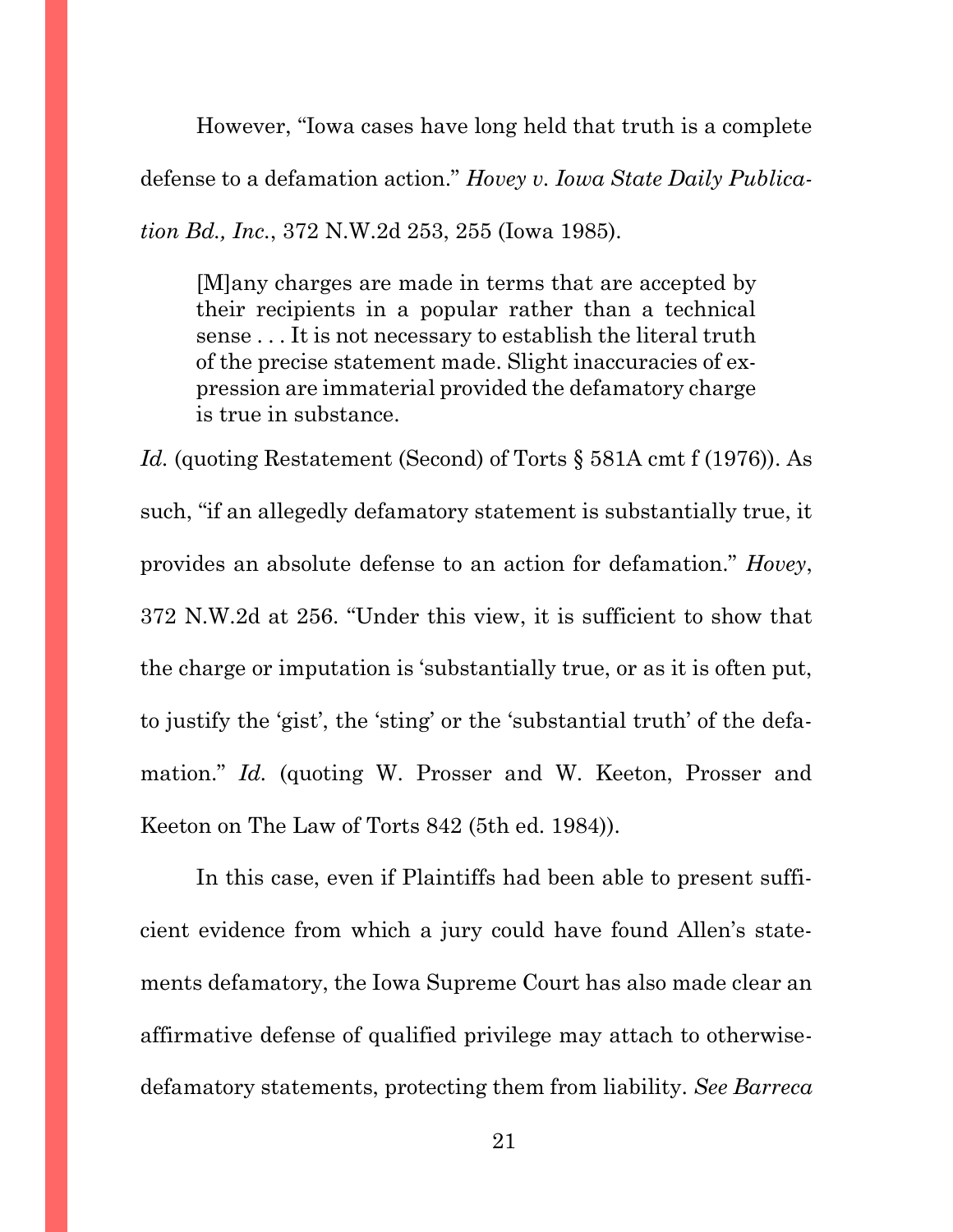*v. Nickolas*, 683 N.W.2d 111, 117 (Iowa 2004) (discussing doctrine of qualified privilege). This defense arises because "[t]he law recognizes certain situations may arise in which a person, in order to protect his own interests or the interests of others, must make statements about another which are indeed libelous. When this happens, the statement is said to be privileged, which simply means no liability attaches to its publication." *Vojak v. Jensen*, 161 N.W.2d 100, 105 (Iowa 1968).

This privilege:

exists with respect to statements that are otherwise defamatory if the following elements exist: (1) the statement was made in good faith; (2) the defendant had an interest to uphold; (3) the scope of the statement was limited to the identified interest; and (4) the statement was published on a proper occasion, in a proper manner, and to proper parties only.

*Winckel v. Von Maur, Inc.*, 652 N.W.2d 453, 458 (Iowa 2002) (citing

*Theisen v. Covenant Med. Ctr., Inc.*, 636 N.W.2d 74, 83-84 (Iowa

2001)). It can be lost when statements are made with actual malice.

*Barreca*, 683 N.W.2d at 111 (citing *Vojak*, 161 N.W.2d at 105).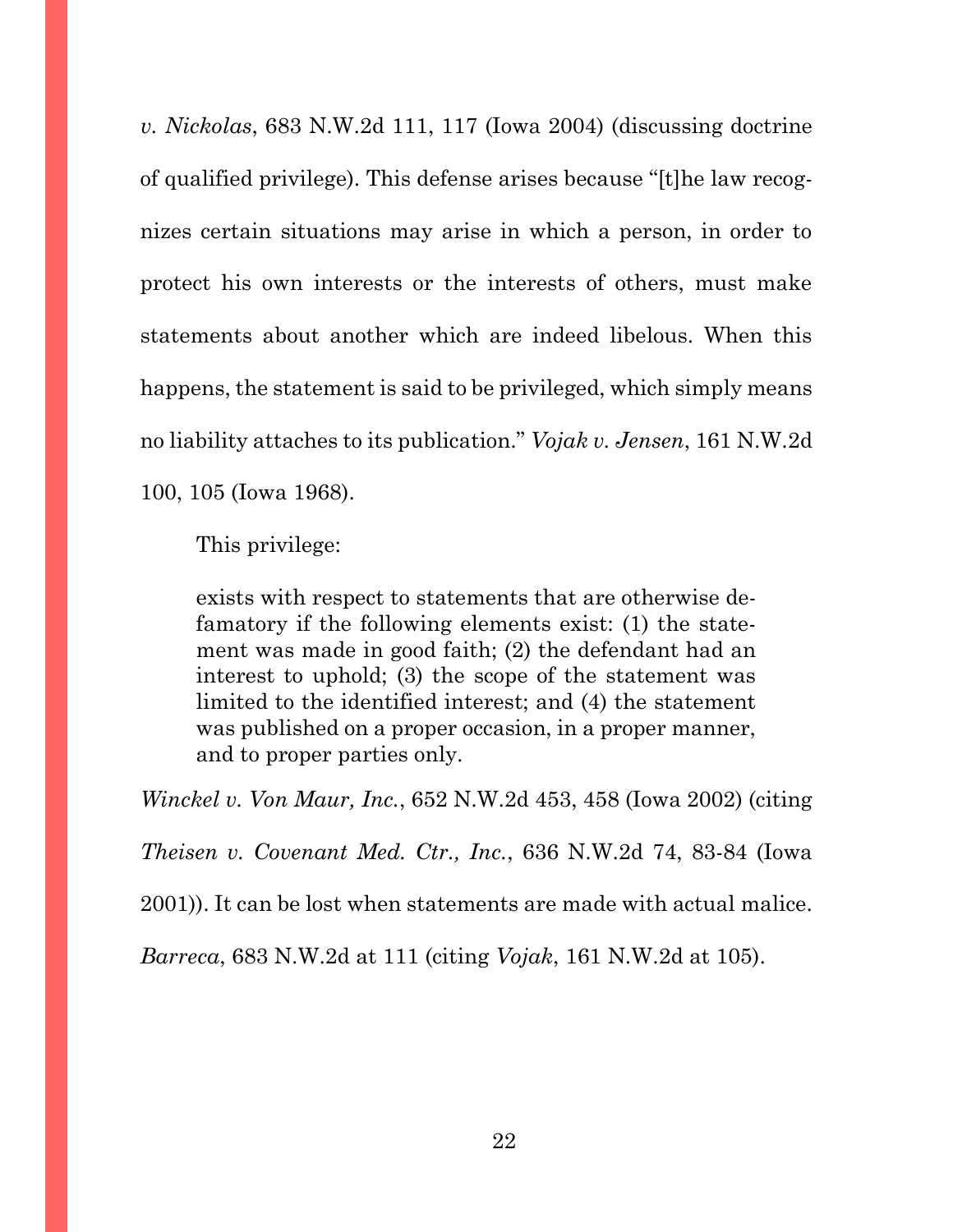The only statements made by Allen within the scope of the statute of limitations were those during his March 18, 2013 interview with Detective Levetzow; any prior statements by Allen were outside the applicable statute of limitations. Tr. 704:8-20, app. 377. Allen moved at trial to conform his answer to the evidence presented and incorporate qualified privilege as an affirmative defense. Tr. 697:13-24, app. 376. Plaintiffs objected. *Id.* The trial court did not reach the issue, as it determined the only potentially-defamatory statements made by Allen within the statute of limitations were true, except possibly statements unrelated to and thus unable to show causation for Shuck's alleged damages. *Id.* at 704:8-20, app. 377.

As the trial court stated in its oral ruling granting Allen's motion, Plaintiffs were unable to present evidence sufficient to support the idea any of Allen's statements during the March 18, 2013 interview were untrue, except possibly for his statement regarding the number of trees in the neighborhood. Further, Allen's statements to Levetzow during Levetzow's interview were made in his capacity as the accountant for the condominium association. Allen possessed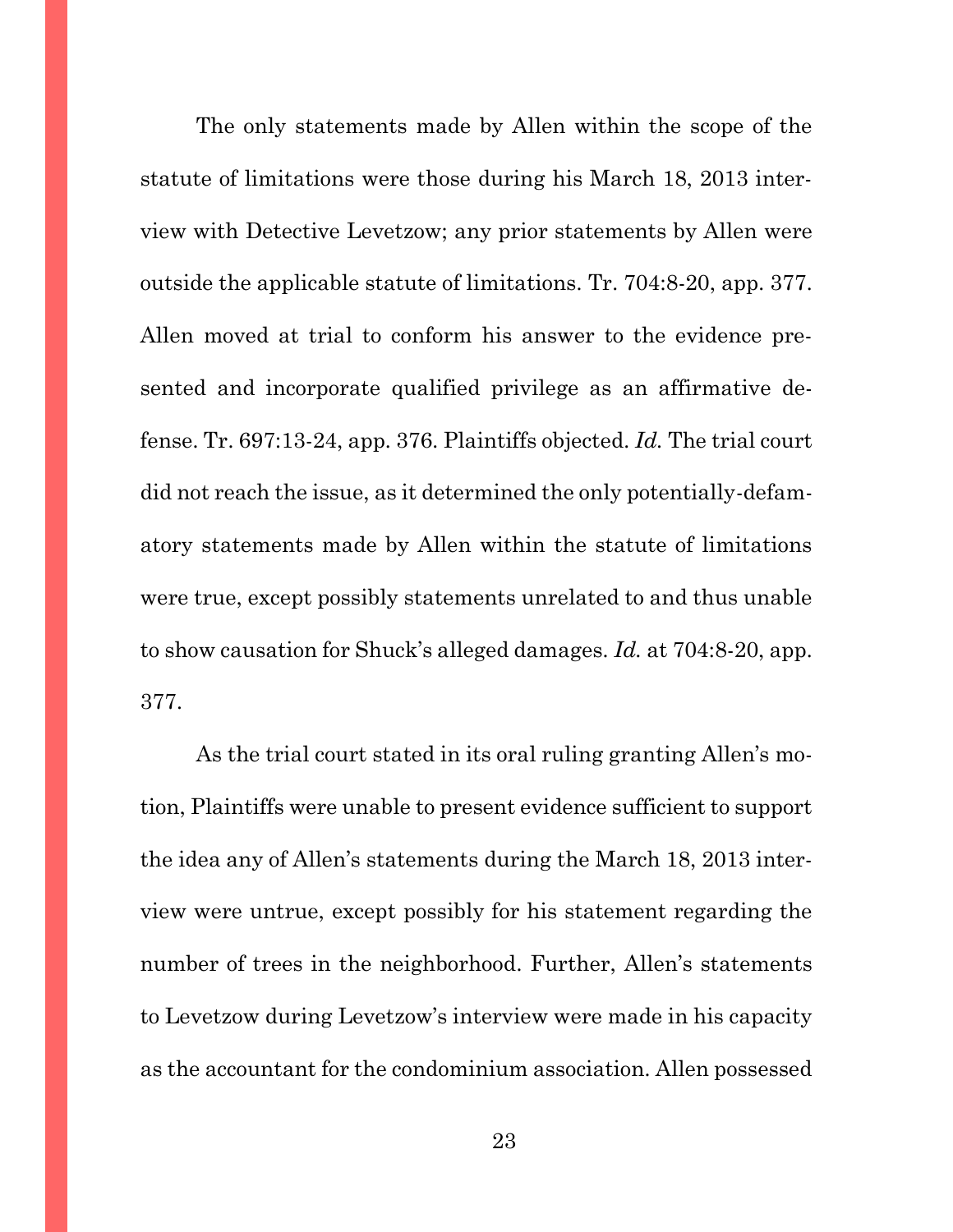a proper interest in ensuring his client's money had not and would not be misappropriated, while Levetzow was a law enforcement officer investigating just such a misappropriation. Allen's statements were properly limited in scope, and made without any expectation of publication by Levetzow, much less an improper one.

Even at that point, the only statement Allen made that Plaintiffs presented any evidence *might* have been untrue—much less made with malice or reckless disregard for its truth—was Allen's statement regarding trees in the area. Tr. 113:23-114:114:25, app. 331; 353:20-354:7, app. 354. Regardless of the actual tree count, the trial court was correct that such a statement would be so distant from Shuck's prosecution and resulting damages, and the causal connection between the two so attenuated, that no reasonable jury could have found it a proper basis for defamation liability. Tr. 704:13-18, app. 377.

The only evidence presented at trial showed Allen's statements were not defamatory; were true or represented his opinion; or were properly protected by qualified privilege. Allen's only statement that fell within the statute of limitations that Plaintiffs could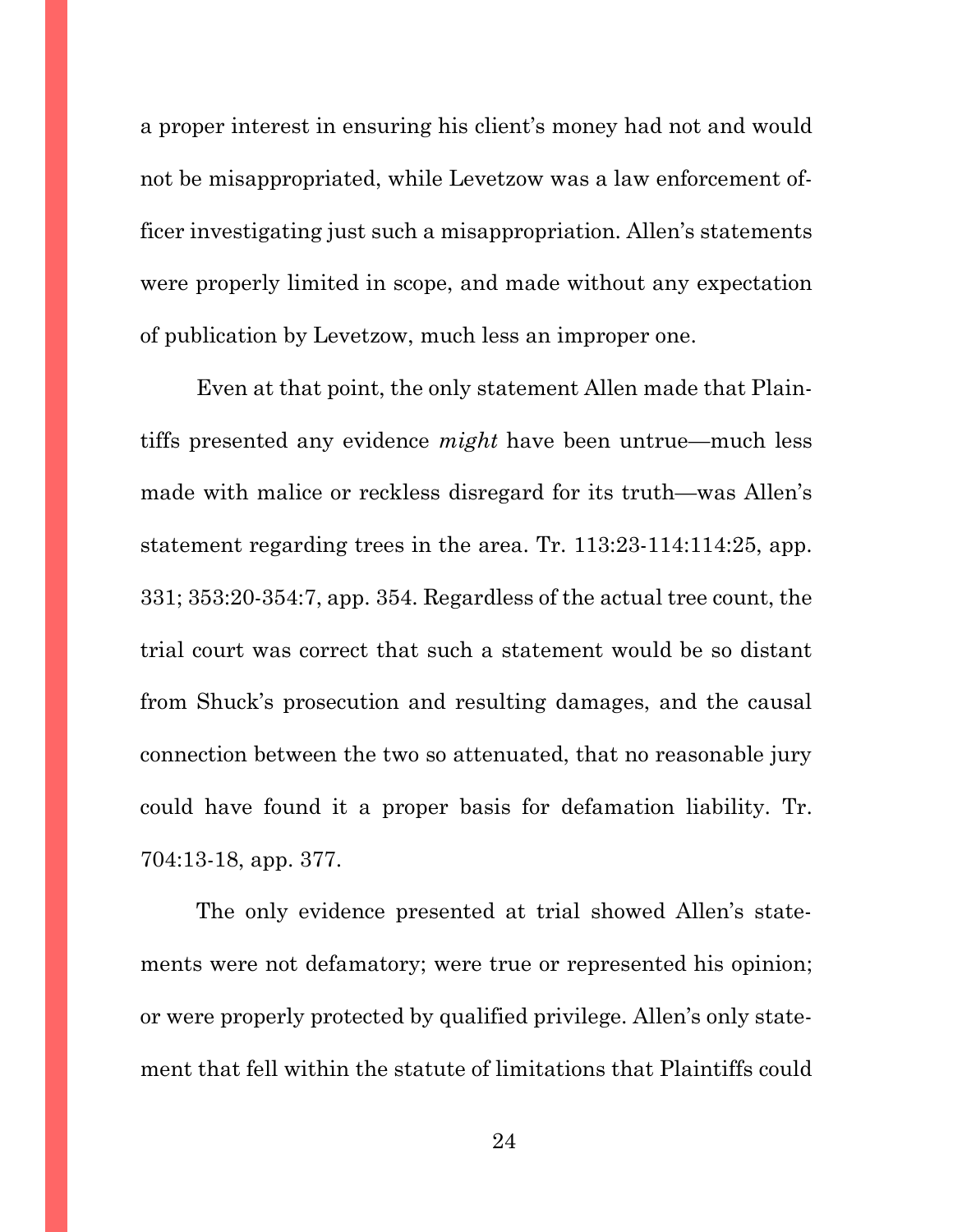argue was *not* wholly truthful was a statement of Allen's erroneous belief as to the conditions of the trees in the neighborhood, and was wholly immaterial to their claim. For these reasons, the trial court did not err in granting a directed verdict in Allen's favor on Plaintiffs' defamation claim.

<span id="page-30-0"></span>*iv. The trial court properly directed a verdict in favor of Allen on Plaintiffs' concerted action claim.*

To succeed in concert of action claim, Plaintiffs were required to show more than "[s]peculation, relationship, or association and companionship". *Cf. Ezzone v. Riccardi*, 525 N.W.2d 388, 398 (Iowa 1994), *as amended on denial of reh'g* (1994) (citing *Am. Sec. Benevolent Ass'n, Inc. v. Dist. Court*, 147 N.W.2d 55, 63 (Iowa 1966)). Instead, the claim required either an independent breach of duty by Allen, or that Allen aided and abetted the other Defendants in committing a wrong against the Plaintiffs. *See Reilly v. Anderson*, 727 N.W.2d 102, 107 (Iowa 2006) (citing Restatement (Second) of Torts § 876, at 315 (1979)).

The only evidence presented at trial to suggest Allen "acted in concert" with the other Defendants was Schrader's call to Allen to let him know Levetzow would be calling to speak with him. Tr.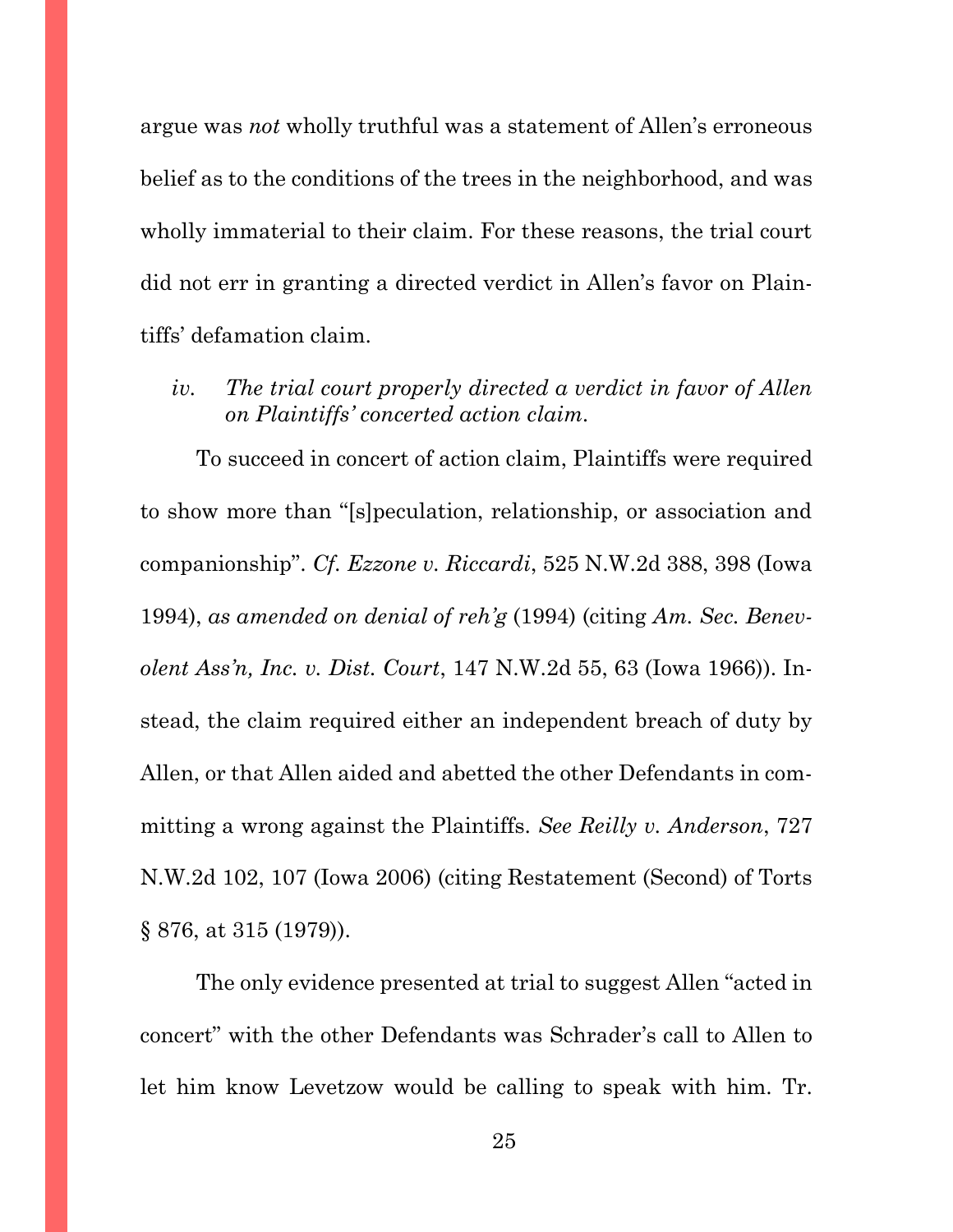363:22-364:13, app. 355. It was undisputed Allen had not met Montgomery, or even heard of him, prior to the Plaintiffs' filing their suit. Tr. 368:8-21, app. 356. There was no evidence from which a reasonable jury could have found Allen and the other Defendants "acted in concert" against Plaintiffs, and Plaintiffs' claims otherwise relied wholly on mere speculation. For these reasons, the trial court properly directed a verdict in Allen's favor on Shuck's claim of concerted action.

<span id="page-31-0"></span>*v. The trial court properly directed a verdict in favor of Allen on Linn's consortium claim.*

Finally, because no evidence existed that would have led a reasonable jury to believe Allen had breached any duty or caused damage to Shuck on his various theories of liability, as discussed above. Without damage to Shuck, there can be no derivative claim of lost consortium for Linn. The trial court did not err in granting Allen a directed verdict on this claim.

#### **CONCLUSION**

<span id="page-31-1"></span>Plaintiffs have failed in their Proof Brief to directly address any issues with the trial court's grant of a directed verdict in favor of Allen. Because they did not raise any such issues in their initial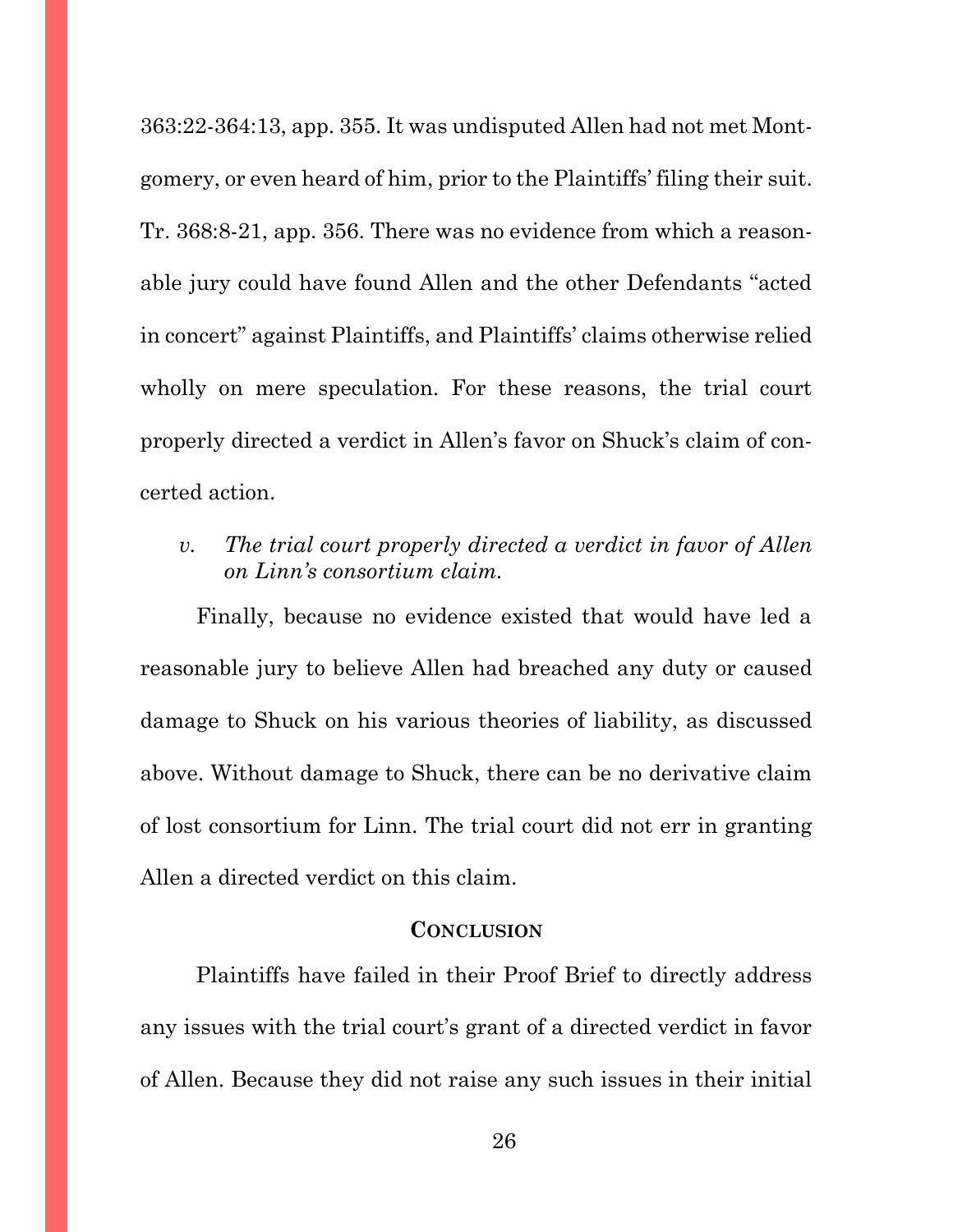Brief, they have waived any argument they may have under Iowa R. App. P.  $6.903(2)(g)(3)$ , and their appeal against Allen should be dismissed on these grounds.

Even if Plaintiffs had offered an argument against the directed verdict in Allen's favor, however, the trial court did not err in granting the directed verdict. Plaintiffs could not show Allen's statements to Detective Levetzow, made *after* Levetzow had filed the affidavit and complaint starting the process of charging Shuck, constituted "instigation" of prosecution against Shuck or the "use" of legal process. Further, Allen's statements during the interview were either absolutely privileged as true; mere statements of opinion; or entitled to qualified privilege as having been made on a proper occasion between parties with a proper interest in the statements, without expectation of excessive publication, and without malice. Claims of Allen's involvement in a "concerted action" would have been mere speculation, as would any link between Allen's statements and Linn's allegation of lost consortium. Ultimately, no reasonable jury could have found Allen liable to Plaintiffs on their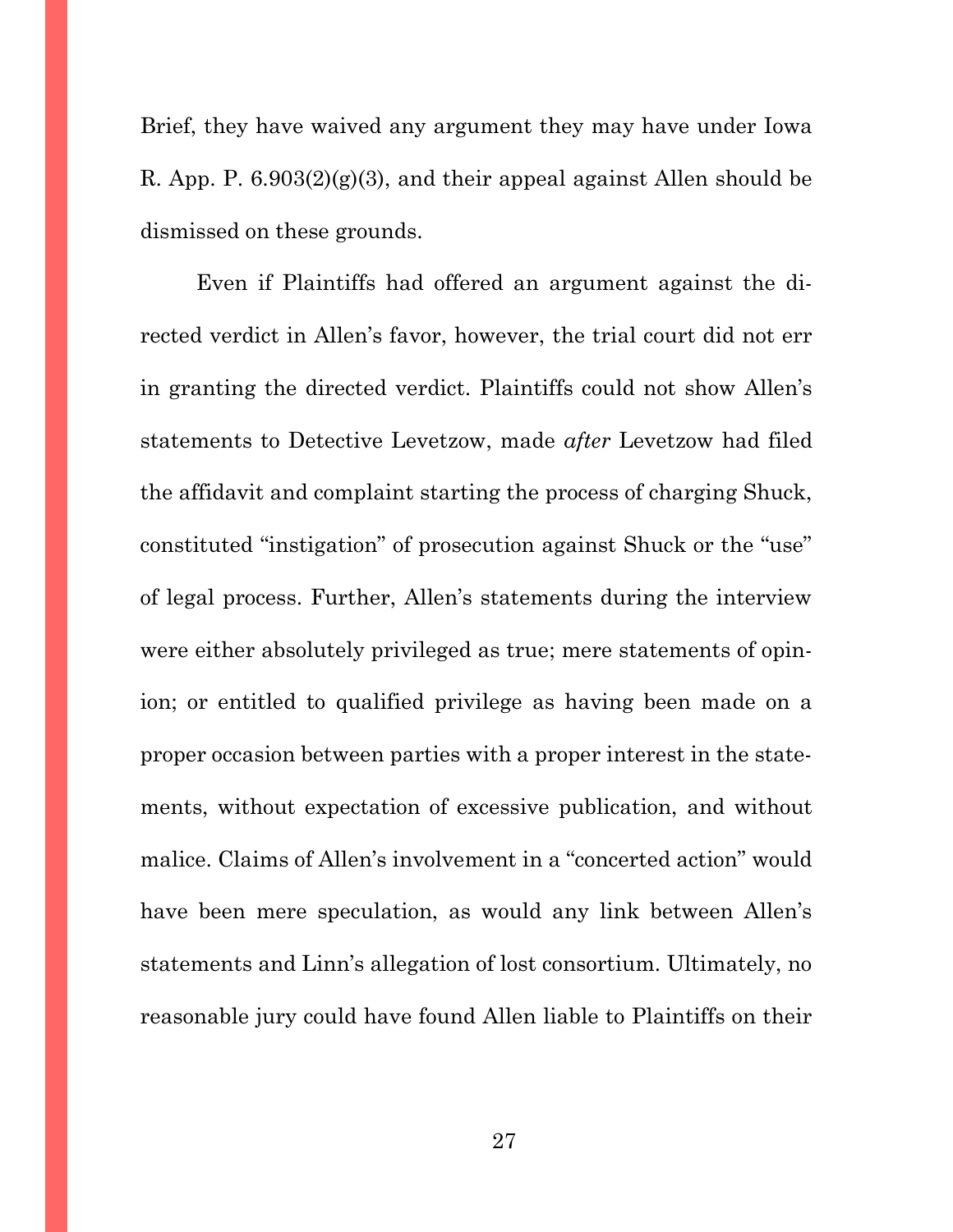various theories. For these reasons, the trial court did not err in granting a directed verdict in Allen's favor on Plaintiffs' claims.

Defendant-Appellee Brad Allen respectfully requests the Court dismiss Plaintiffs' appeal at their cost.

## **STATEMENT ON ORAL ARGUMENT**

<span id="page-33-0"></span>Allen does not request oral argument.

Paula L. Roby AT0006749 Nicholas J. Kilburg AT0010571 Elderkin & Pirnie, P.L.C. 316 Second Street SE, Suite 124 P.O. Box 1968 Cedar Rapids, IA 52406-1968 T: (319) 362-2137 F: (319) 362-1640 proby2@elderkinpirnie.com nkilburg@elderkinpirnie.com ATTORNEYS FOR DEFEND-ANT-APPELLEE BRAD ALLEN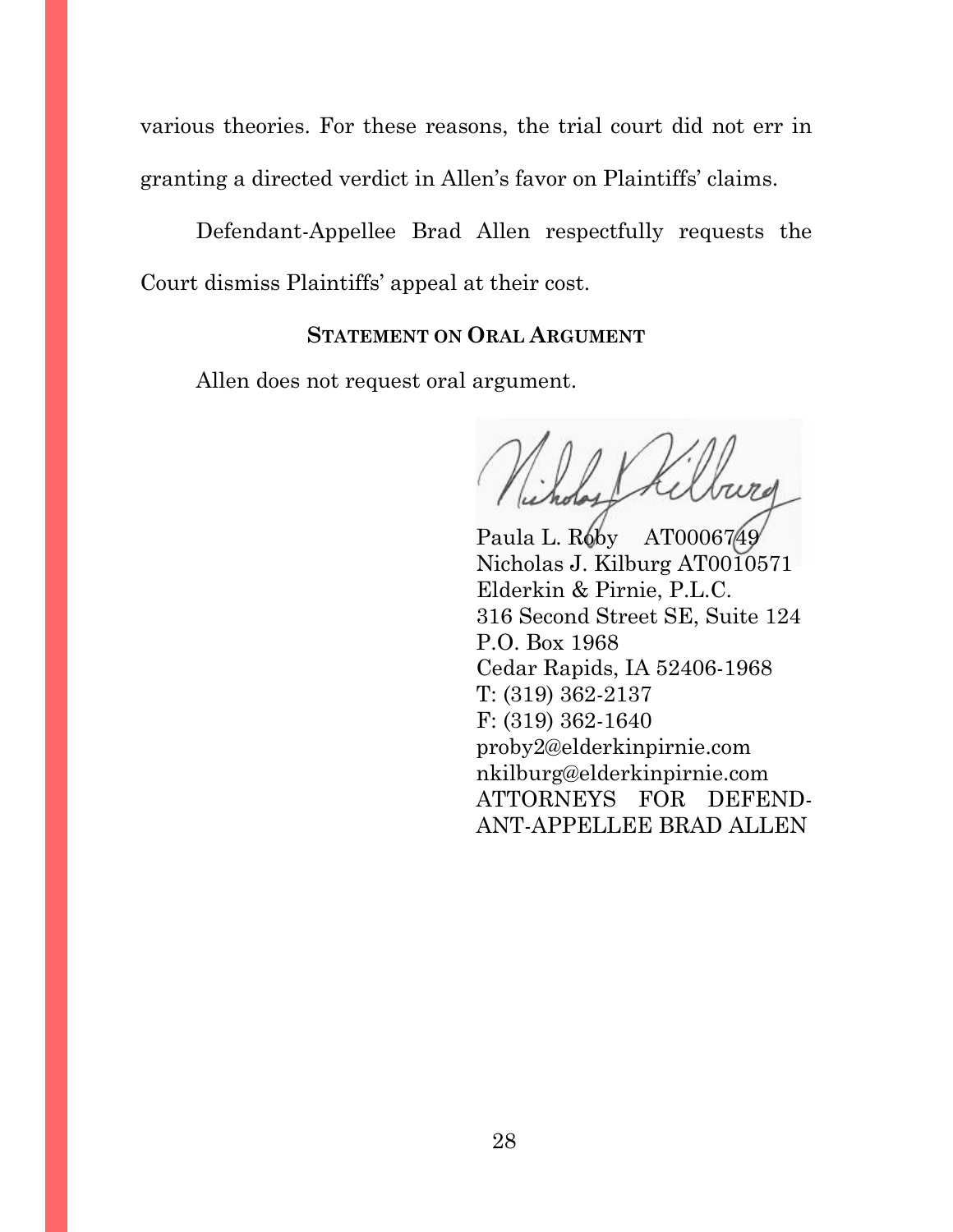# <span id="page-34-0"></span>**CERTIFICATE OF COMPLIANCE WITH TYPE-VOLUME LIMITATION, TYPEFACE REQUIREMENTS, AND TYPE-STYLE REQUIREMENTS**

1. This brief complies with the type-volume limitation of Iowa R. App. P.  $6.903(1)(g)(1)$  or  $(2)$  because it contains  $5.095$  words, excluding the parts of the brief exempted by Iowa R. App. P. 6.903(1)(g)(1).

2. This brief complies with the typeface requirements of Iowa R. App. P. 6.903(1)(e) and the type-style requirements of Iowa R. App. P. 6.903(1)(f) because it has been prepared in a proportionally spaced typeface using Microsoft Word 2016 in 14-point Century Schoolbook.

elburg Signature // Date

2017-01-26